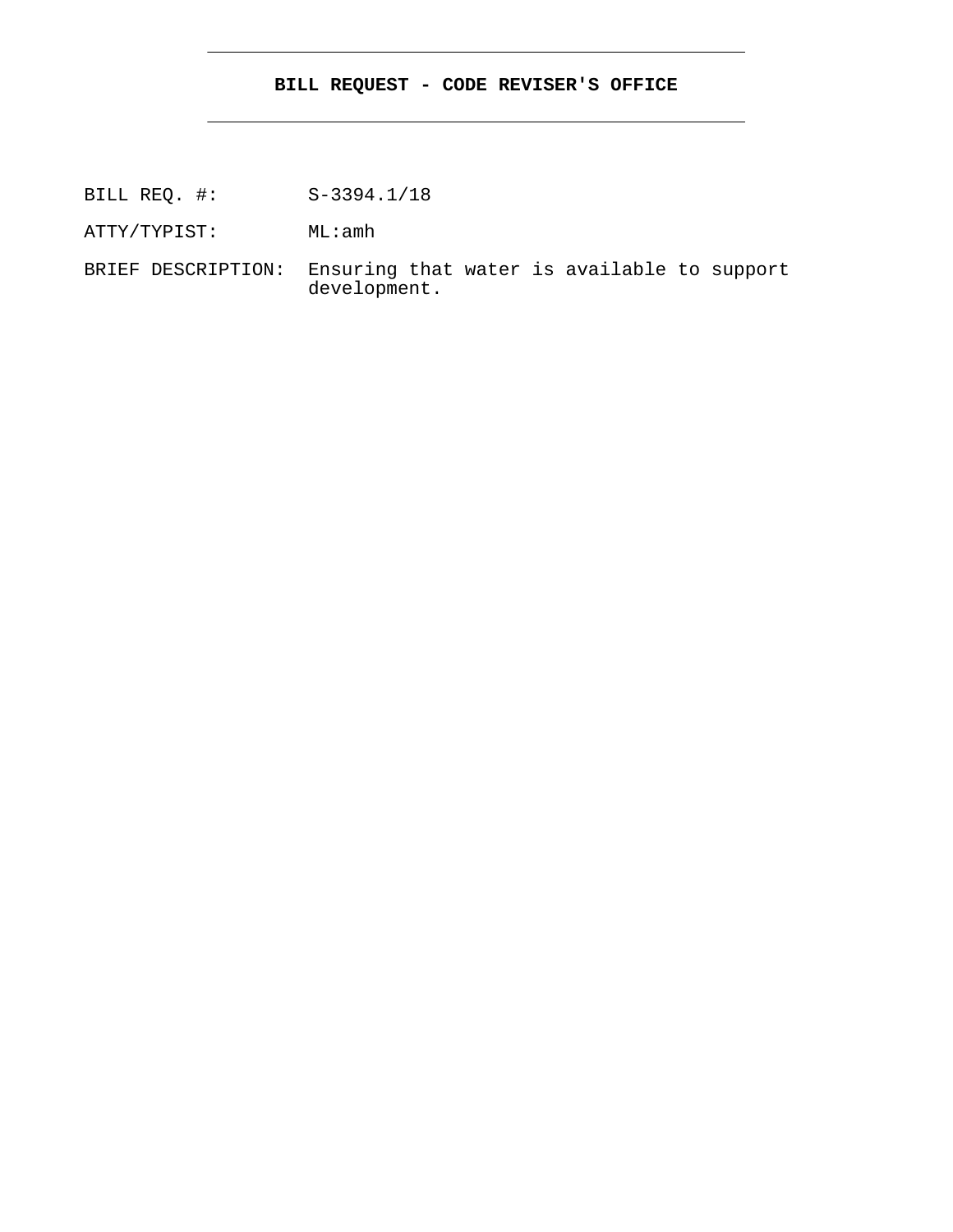AN ACT Relating to ensuring that water is available to support development; amending RCW 19.27.097, 58.17.110, and 90.54.010; reenacting and amending RCW 36.70A.070; adding new sections to chapter 90.54 RCW; adding a new chapter to Title 43 RCW; creating new 5 sections; providing an expiration date; and declaring an emergency.

BE IT ENACTED BY THE LEGISLATURE OF THE STATE OF WASHINGTON:

## **PART 1**

 **Sec. 101.** RCW 19.27.097 and 2015 c 225 s 17 are each amended to 9 read as follows:

 (1)(a) Each applicant for a building permit of a building necessitating potable water shall provide evidence of an adequate water supply for the intended use of the building. Evidence may be in the form of a water right permit from the department of ecology, a letter from an approved water purveyor stating the ability to provide water, or another form sufficient to verify the existence of an 16 adequate water supply. ((In addition to other authorities, the county or city may impose conditions on building permits requiring connection to an existing public water system where the existing system is willing and able to provide safe and reliable potable water 20 to the applicant with reasonable economy and efficiency.) An Code Rev/ML:amh 1 S-3394.1/18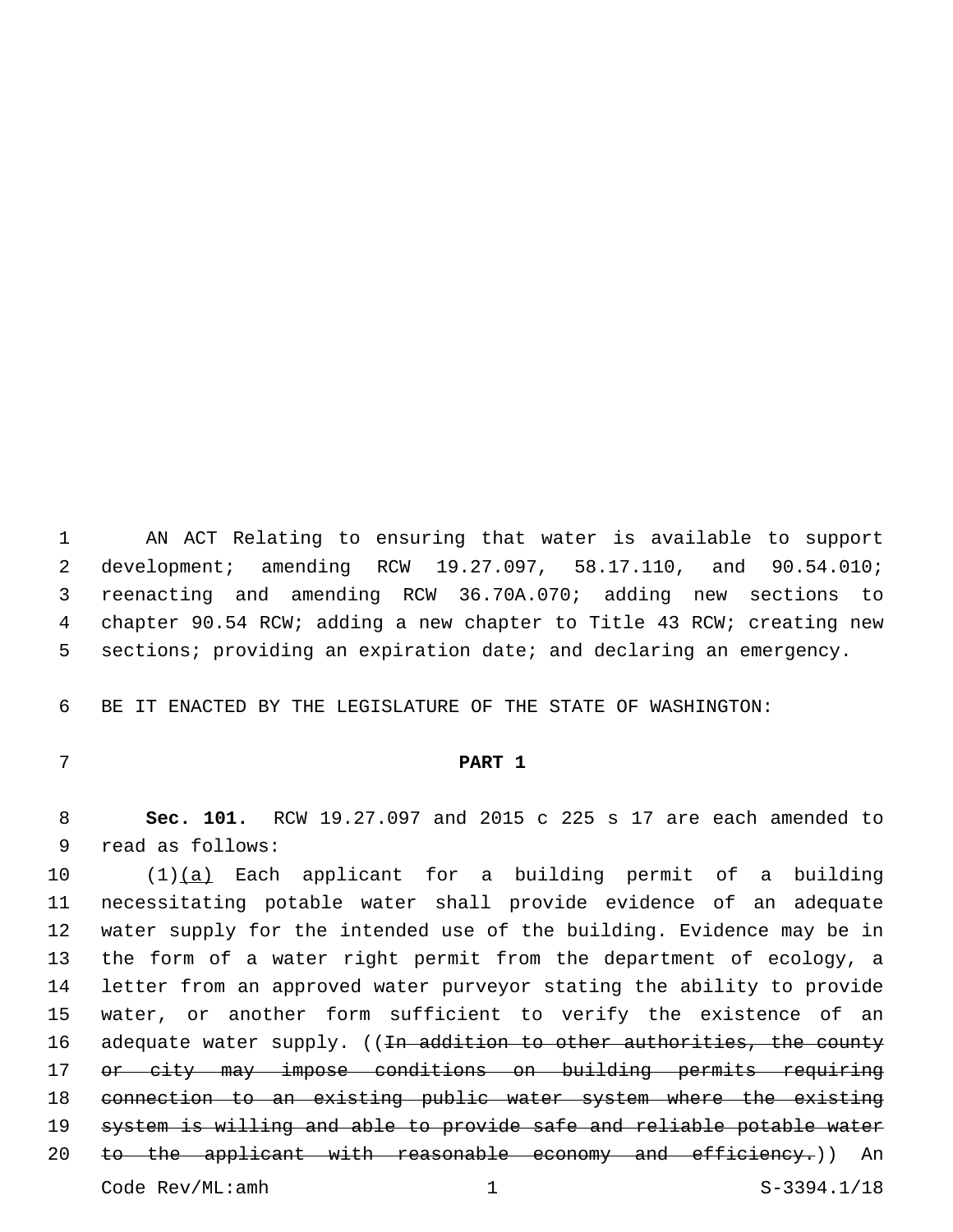application for a water right shall not be sufficient proof of an 2 adequate water supply.

 (b) In areas where rules have been adopted under chapter 90.22 or 90.54 RCW that explicitly regulate permit-exempt groundwater withdrawals, evidence of an adequate water supply must be consistent with and may rely on the specific rule requirements.

 (c) In areas where rules have been adopted under chapter 90.22 or 90.54 RCW that do not explicitly regulate permit-exempt groundwater withdrawals, evidence of an adequate water supply must be consistent with and may rely on the requirements established in section 105 of this act, unless an applicant provides other evidence of an adequate water supply that complies with chapters 90.03 and 90.44 RCW.

 (d) In other areas of the state, physical and legal evidence of 14 an adequate water supply may be demonstrated by the submission of a water well report consistent with the requirements of chapter 18.104 16 RCW, except that additional requirements may apply to demonstrate the physical and legal existence of an adequate water supply, as determined by the department of ecology, if the application is within:

 (i) An area where water rights have been adjudicated in accordance with chapter 90.03 RCW and is subject to federal flow regulation, including the entire Yakima river basin (water resource inventory areas 37, 38, or 39);

 (ii) An area where water rights have been adjudicated in a 25 federal court action and is subject to federal flow regulation; or

 (iii) Water resource inventory areas 3 or 4, which were subject to the supreme court of Washington's October 3, 2013, opinion in *Swinomish Indian Tribal Community v. Washington State Department of Ecology*, 178 Wn.2d 571, 311 P.3d 6 (2013).

 (2) In addition to other authorities, the county or city may impose additional requirements, including conditions on building permits requiring connection to an existing public water system where the existing system is willing and able to provide safe and reliable potable water to the applicant with reasonable economy and efficiency.

 (3) Within counties not required or not choosing to plan pursuant to RCW 36.70A.040, the county and the state may mutually determine those areas in the county in which the requirements of subsection (1) of this section shall not apply. The departments of health and ecology shall coordinate on the implementation of this section. Code Rev/ML:amh 2 S-3394.1/18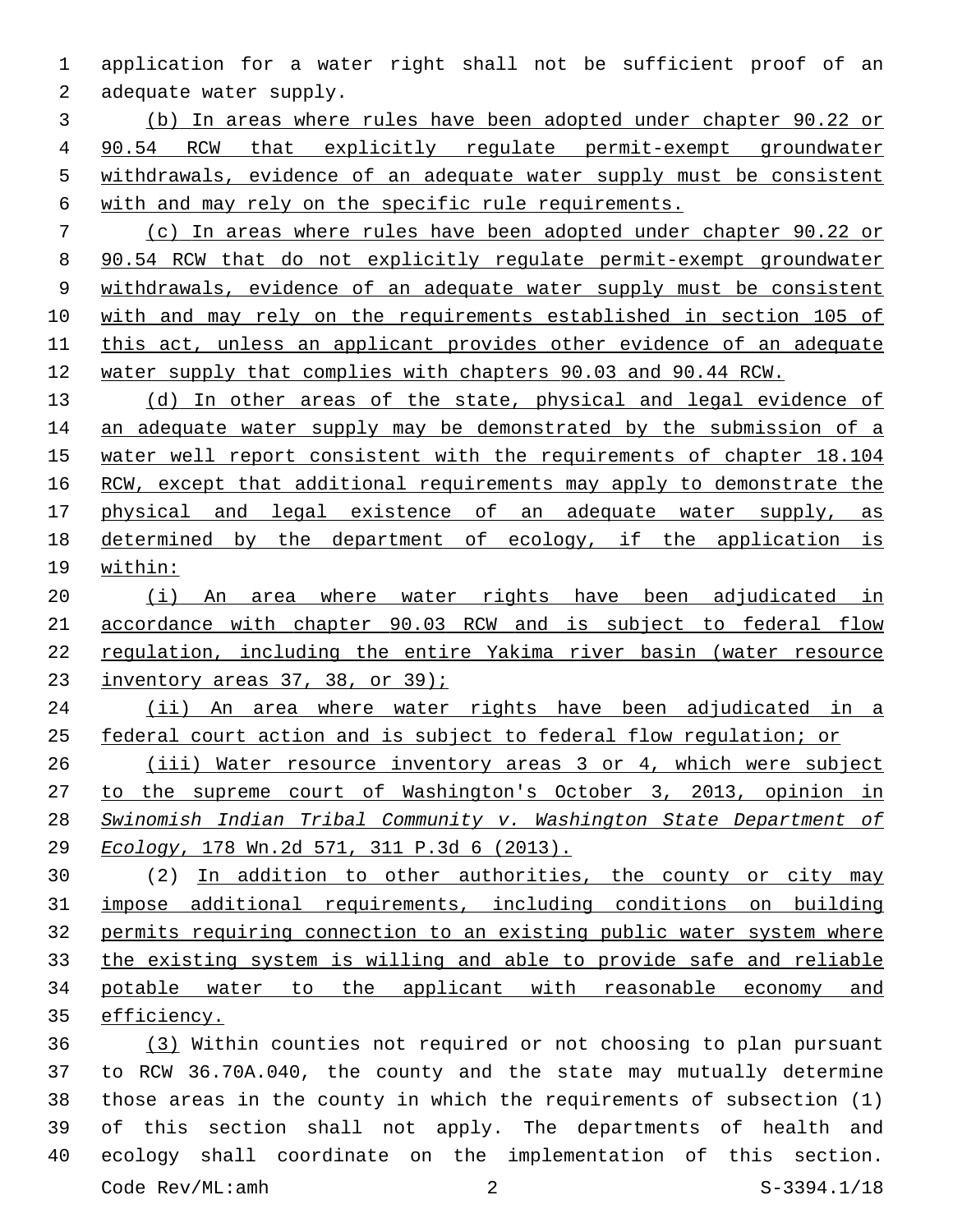Should the county and the state fail to mutually determine those areas to be designated pursuant to this subsection, the county may petition the department of enterprise services to mediate or, if necessary, make the determination.4

 $((+3))$   $(4)$  Buildings that do not need potable water facilities are exempt from the provisions of this section. The department of ecology, after consultation with local governments, may adopt rules to implement this section, which may recognize differences between 9 high-growth and low-growth counties.

 **Sec. 102.** RCW 36.70A.070 and 2017 3rd sp.s. c 18 s 4 and 2017 3rd sp.s. c 16 s 4 are each reenacted and amended to read as follows: The comprehensive plan of a county or city that is required or chooses to plan under RCW 36.70A.040 shall consist of a map or maps, and descriptive text covering objectives, principles, and standards used to develop the comprehensive plan. The plan shall be an internally consistent document and all elements shall be consistent with the future land use map. A comprehensive plan shall be adopted and amended with public participation as provided in RCW 36.70A.140. Each comprehensive plan shall include a plan, scheme, or design for 20 each of the following:

 (1) A land use element designating the proposed general distribution and general location and extent of the uses of land, where appropriate, for agriculture, timber production, housing, commerce, industry, recreation, open spaces, general aviation airports, public utilities, public facilities, and other land uses. The land use element shall include population densities, building intensities, and estimates of future population growth. The land use element shall provide for protection of the quality and quantity of 29 groundwater used for public water supplies. In providing for the protection of the quantity of groundwater used for public water 31 supplies under this chapter, a county or city must be consistent with and may rely on chapters 90.03, 90.22, 90.44, and 90.54 RCW and applicable rules adopted pursuant to those statutes. A comprehensive plan must incorporate projected uses of water over the subsequent twenty years as developed under section 105 of this act. Wherever possible, the land use element should consider utilizing urban planning approaches that promote physical activity. Where applicable, the land use element shall review drainage, flooding, and storm water run-off in the area and nearby jurisdictions and provide guidance for Code Rev/ML:amh 3 S-3394.1/18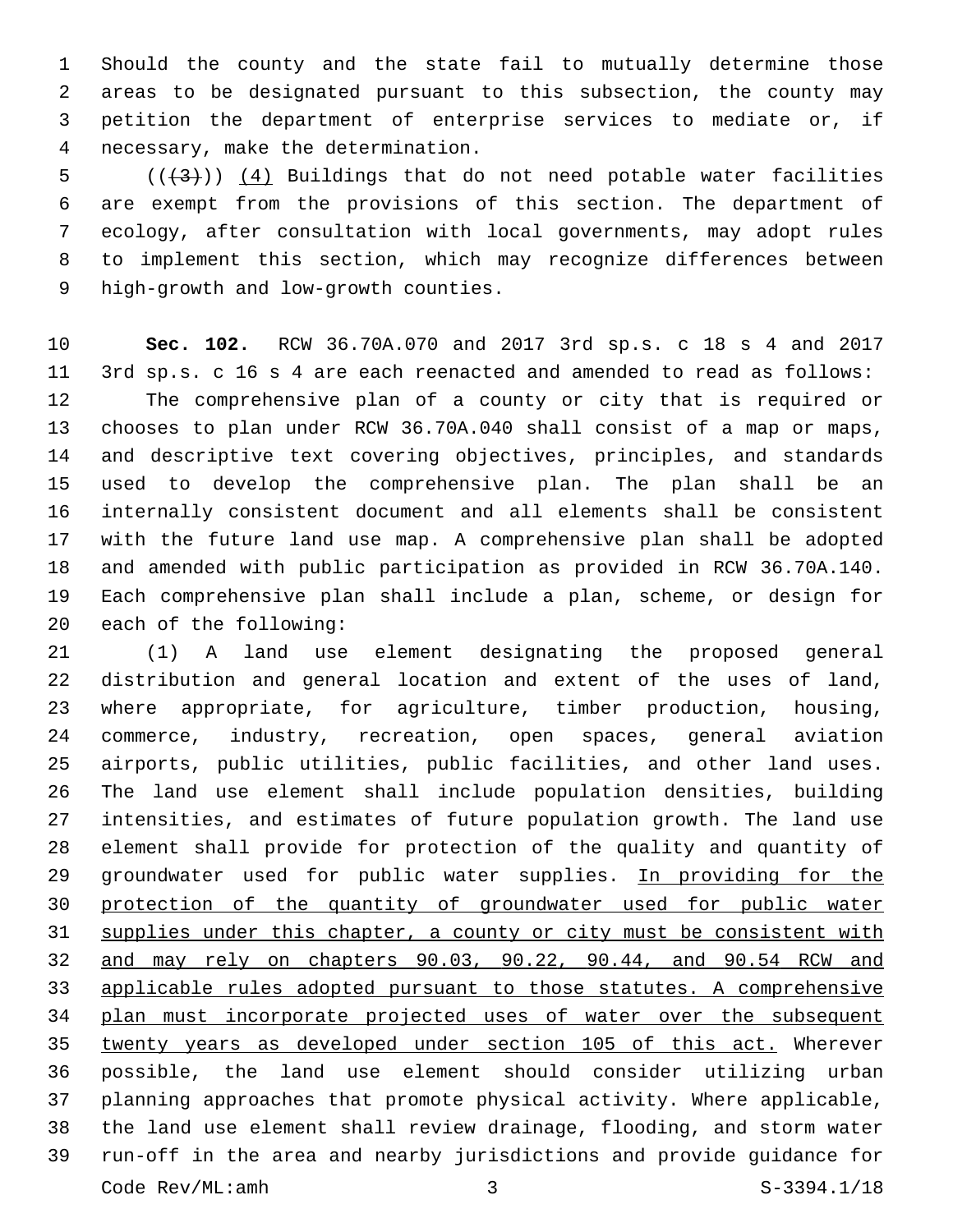corrective actions to mitigate or cleanse those discharges that pollute waters of the state, including Puget Sound or waters entering 3 Puget Sound.

 (2) A housing element ensuring the vitality and character of established residential neighborhoods that: (a) Includes an inventory and analysis of existing and projected housing needs that identifies the number of housing units necessary to manage projected growth; (b) includes a statement of goals, policies, objectives, and mandatory provisions for the preservation, improvement, and development of housing, including single-family residences; (c) identifies sufficient land for housing, including, but not limited to, government-assisted housing, housing for low-income families, manufactured housing, multifamily housing, and group homes and foster care facilities; and (d) makes adequate provisions for existing and projected needs of all economic segments of the community. In counties and cities subject to the review and evaluation requirements of RCW 36.70A.215, any revision to the housing element shall include consideration of prior review and evaluation reports and any 19 reasonable measures identified.

 (3) A capital facilities plan element consisting of: (a) An inventory of existing capital facilities owned by public entities, showing the locations and capacities of the capital facilities; (b) a forecast of the future needs for such capital facilities; (c) the proposed locations and capacities of expanded or new capital facilities; (d) at least a six-year plan that will finance such capital facilities within projected funding capacities and clearly identifies sources of public money for such purposes; and (e) a requirement to reassess the land use element if probable funding falls short of meeting existing needs and to ensure that the land use element, capital facilities plan element, and financing plan within the capital facilities plan element are coordinated and consistent. Park and recreation facilities shall be included in the capital 33 facilities plan element.

 (4) A utilities element consisting of the general location, proposed location, and capacity of all existing and proposed utilities, including, but not limited to, electrical lines, 37 telecommunication lines, and natural gas lines.

 (5) Rural element. Counties shall include a rural element including lands that are not designated for urban growth,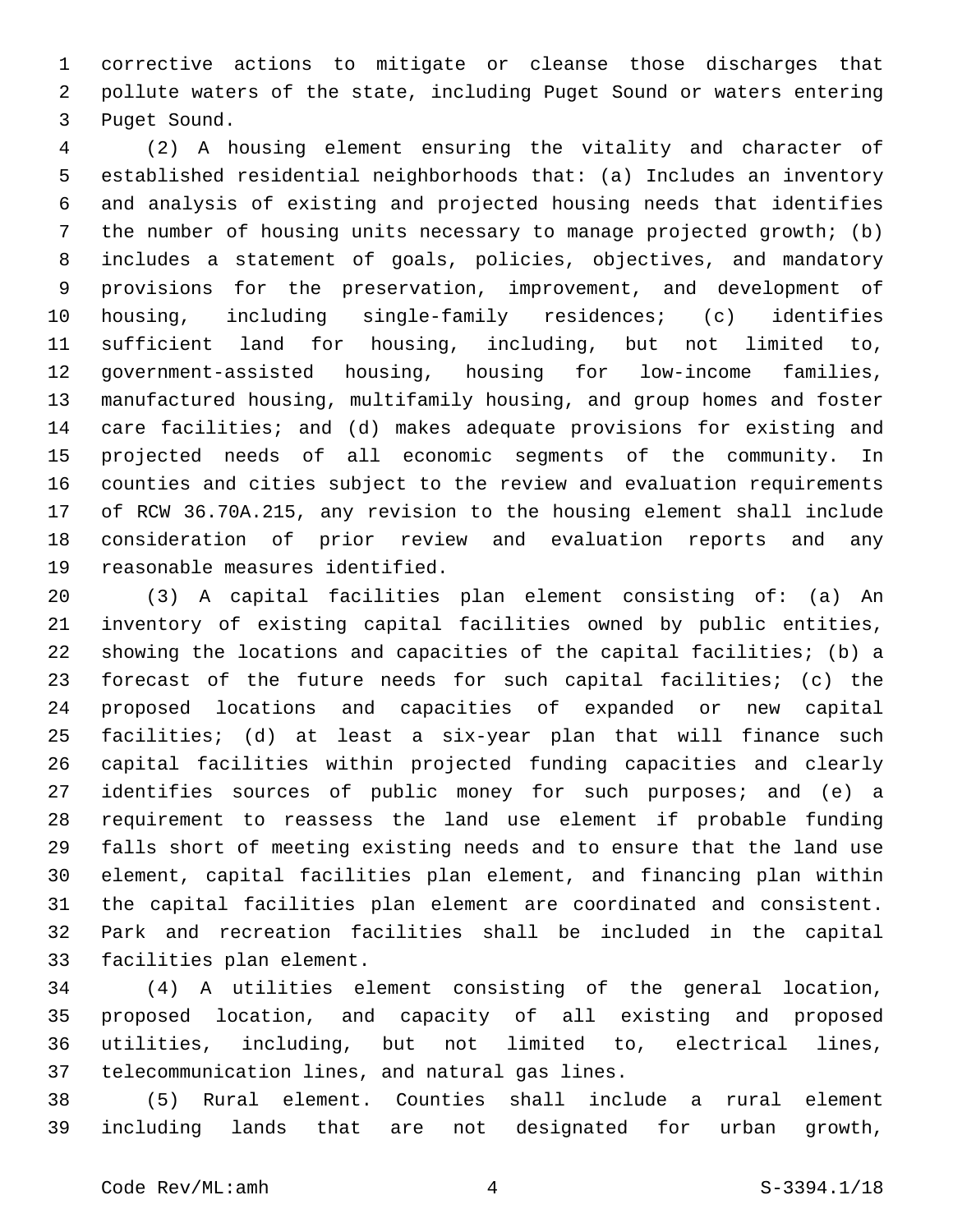agriculture, forest, or mineral resources. The following provisions 2 shall apply to the rural element:

 (a) Growth management act goals and local circumstances. Because circumstances vary from county to county, in establishing patterns of rural densities and uses, a county may consider local circumstances, but shall develop a written record explaining how the rural element harmonizes the planning goals in RCW 36.70A.020 and meets the 8 requirements of this chapter.

 (b) Rural development. The rural element shall permit rural development, forestry, and agriculture in rural areas. The rural element shall provide for a variety of rural densities, uses, essential public facilities, and rural governmental services needed to serve the permitted densities and uses. To achieve a variety of rural densities and uses, counties may provide for clustering, density transfer, design guidelines, conservation easements, and other innovative techniques that will accommodate appropriate rural economic advancement, densities, and uses that are not characterized by urban growth and that are consistent with rural character.

 (c) Measures governing rural development. The rural element shall include measures that apply to rural development and protect the rural character of the area, as established by the county, by:

(i) Containing or otherwise controlling rural development;

 (ii) Assuring visual compatibility of rural development with the 24 surrounding rural area;

 (iii) Reducing the inappropriate conversion of undeveloped land into sprawling, low-density development in the rural area;

 (iv) Protecting critical areas, as provided in RCW 36.70A.060, 28 and surface water and groundwater resources, which must be consistent with and may rely on applicable rules adopted pursuant to chapters 30 90.03, 90.22, 90.44, and 90.54 RCW; and

 (v) Protecting against conflicts with the use of agricultural, forest, and mineral resource lands designated under RCW 36.70A.170.

 (d) Limited areas of more intensive rural development. Subject to the requirements of this subsection and except as otherwise specifically provided in this subsection (5)(d), the rural element may allow for limited areas of more intensive rural development, including necessary public facilities and public services to serve 38 the limited area as follows:

 (i) Rural development consisting of the infill, development, or redevelopment of existing commercial, industrial, residential, or  $\text{Code } \text{Rev}/\text{ML}:\text{amb}$   $\begin{array}{ccc} 5 & 5 & \text{S}-3394.1/18 \\ \end{array}$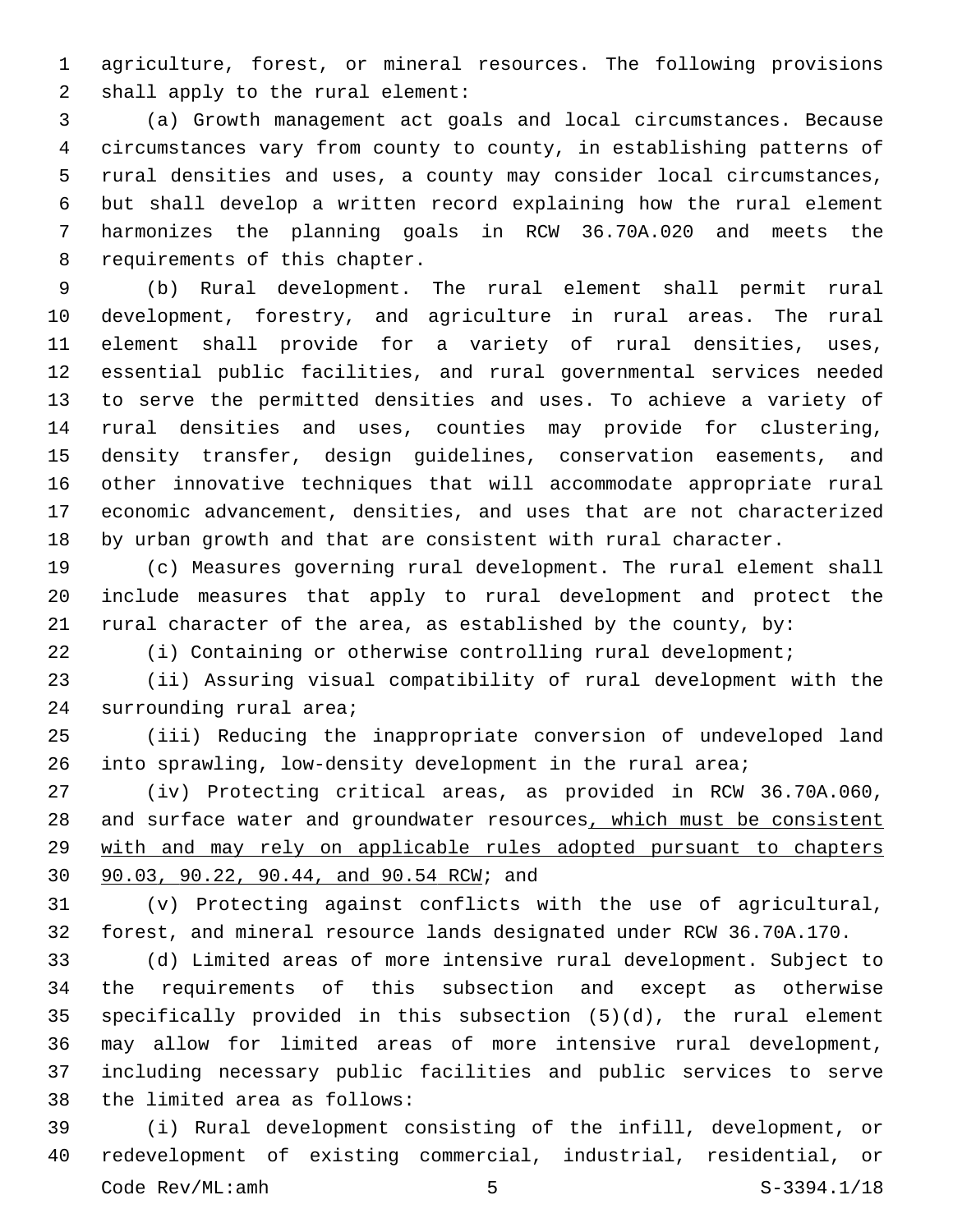mixed-use areas, whether characterized as shoreline development, villages, hamlets, rural activity centers, or crossroads 3 developments.

 (A) A commercial, industrial, residential, shoreline, or mixed- use area are subject to the requirements of (d)(iv) of this subsection, but are not subject to the requirements of (c)(ii) and 7 (iii) of this subsection.

 (B) Any development or redevelopment other than an industrial area or an industrial use within a mixed-use area or an industrial area under this subsection (5)(d)(i) must be principally designed to serve the existing and projected rural population.

 (C) Any development or redevelopment in terms of building size, scale, use, or intensity shall be consistent with the character of the existing areas. Development and redevelopment may include changes in use from vacant land or a previously existing use so long as the new use conforms to the requirements of this subsection (5);

 (ii) The intensification of development on lots containing, or new development of, small-scale recreational or tourist uses, including commercial facilities to serve those recreational or tourist uses, that rely on a rural location and setting, but that do not include new residential development. A small-scale recreation or tourist use is not required to be principally designed to serve the existing and projected rural population. Public services and public facilities shall be limited to those necessary to serve the recreation or tourist use and shall be provided in a manner that does 26 not permit low-density sprawl;

 (iii) The intensification of development on lots containing isolated nonresidential uses or new development of isolated cottage industries and isolated small-scale businesses that are not principally designed to serve the existing and projected rural population and nonresidential uses, but do provide job opportunities for rural residents. Rural counties may allow the expansion of small- scale businesses as long as those small-scale businesses conform with the rural character of the area as defined by the local government according to RCW 36.70A.030(16). Rural counties may also allow new small-scale businesses to utilize a site previously occupied by an existing business as long as the new small-scale business conforms to the rural character of the area as defined by the local government according to RCW 36.70A.030(16). Public services and public facilities shall be limited to those necessary to serve the isolated Code Rev/ML:amh 6 6 S-3394.1/18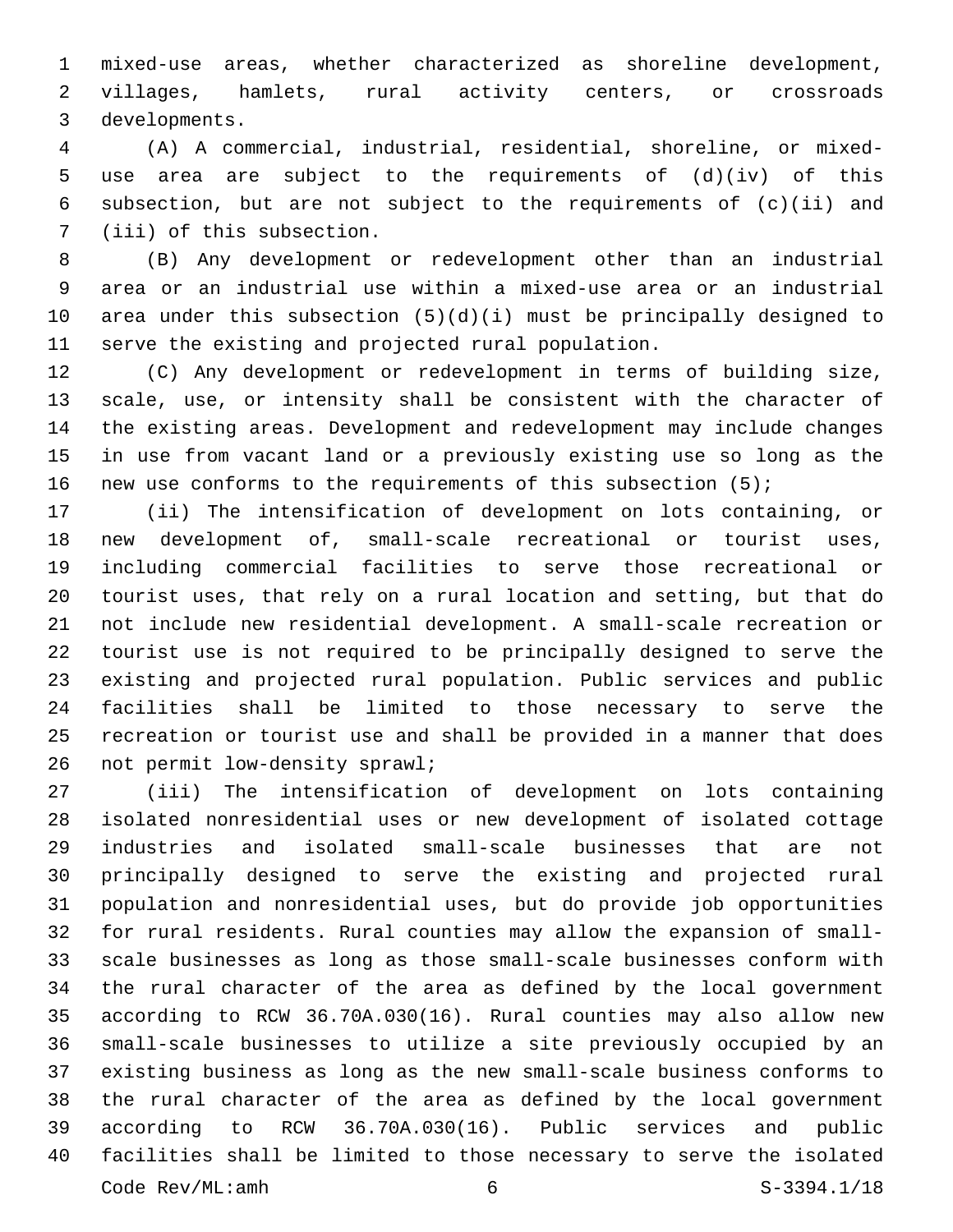nonresidential use and shall be provided in a manner that does not 2 permit low-density sprawl;

 (iv) A county shall adopt measures to minimize and contain the existing areas or uses of more intensive rural development, as appropriate, authorized under this subsection. Lands included in such existing areas or uses shall not extend beyond the logical outer boundary of the existing area or use, thereby allowing a new pattern of low-density sprawl. Existing areas are those that are clearly identifiable and contained and where there is a logical boundary delineated predominately by the built environment, but that may also include undeveloped lands if limited as provided in this subsection. The county shall establish the logical outer boundary of an area of more intensive rural development. In establishing the logical outer boundary, the county shall address (A) the need to preserve the character of existing natural neighborhoods and communities, (B) physical boundaries, such as bodies of water, streets and highways, and land forms and contours, (C) the prevention of abnormally irregular boundaries, and (D) the ability to provide public facilities and public services in a manner that does not permit low-20 density sprawl;

 (v) For purposes of (d) of this subsection, an existing area or 22 existing use is one that was in existence:

 (A) On July 1, 1990, in a county that was initially required to 24 plan under all of the provisions of this chapter;

 (B) On the date the county adopted a resolution under RCW 36.70A.040(2), in a county that is planning under all of the provisions of this chapter under RCW 36.70A.040(2); or

 (C) On the date the office of financial management certifies the county's population as provided in RCW 36.70A.040(5), in a county that is planning under all of the provisions of this chapter pursuant 31 to RCW 36.70A.040(5).

 (e) Exception. This subsection shall not be interpreted to permit in the rural area a major industrial development or a master planned resort unless otherwise specifically permitted under RCW 36.70A.360 35 and 36.70A.365.

 (6) A transportation element that implements, and is consistent 37 with, the land use element.

 (a) The transportation element shall include the following subelements:39

(i) Land use assumptions used in estimating travel;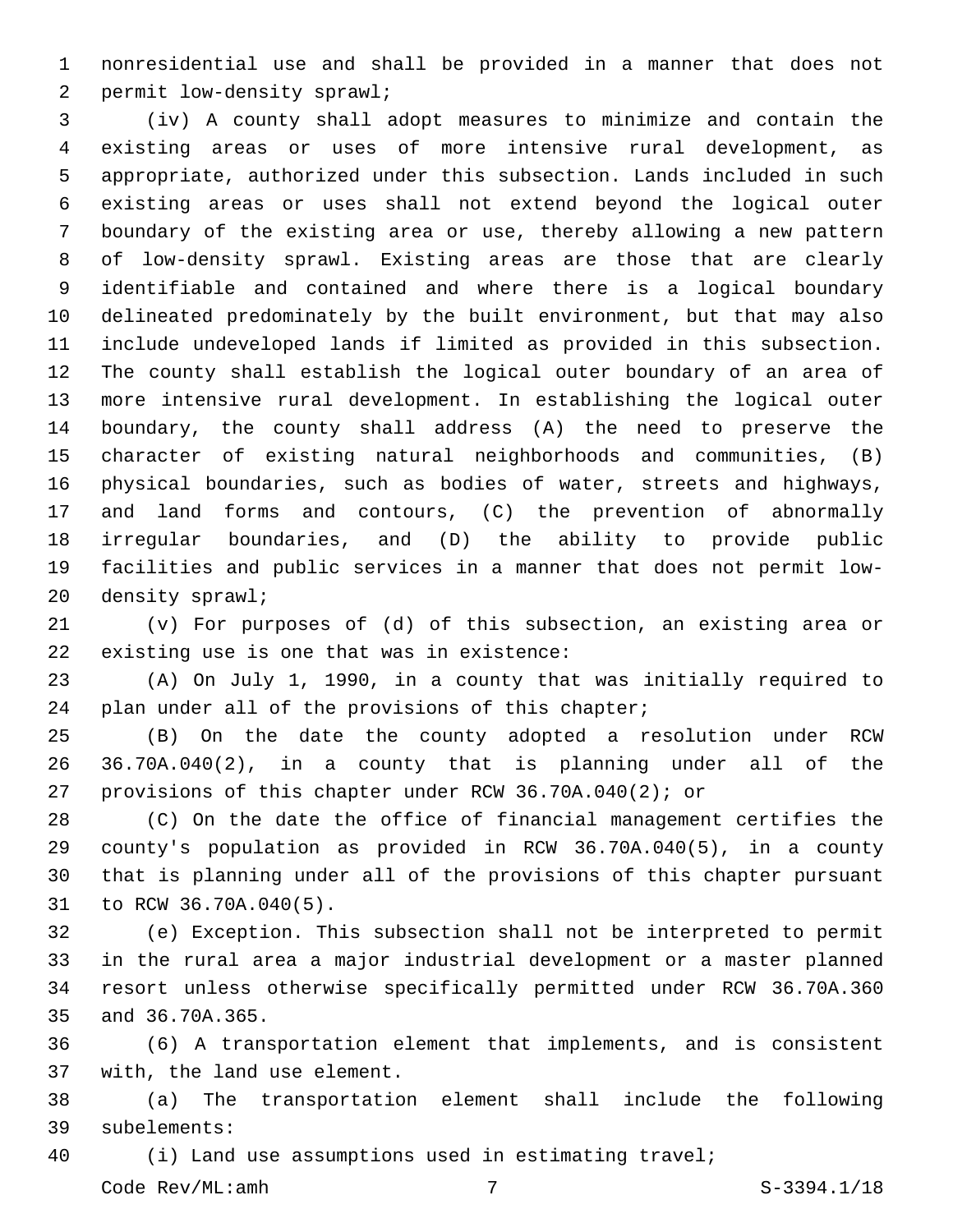(ii) Estimated traffic impacts to state-owned transportation facilities resulting from land use assumptions to assist the department of transportation in monitoring the performance of state facilities, to plan improvements for the facilities, and to assess the impact of land-use decisions on state-owned transportation 6 facilities;

(iii) Facilities and services needs, including:

 (A) An inventory of air, water, and ground transportation facilities and services, including transit alignments and general aviation airport facilities, to define existing capital facilities and travel levels as a basis for future planning. This inventory must include state-owned transportation facilities within the city or 13 county's jurisdictional boundaries;

 (B) Level of service standards for all locally owned arterials and transit routes to serve as a gauge to judge performance of the 16 system. These standards should be regionally coordinated;

 (C) For state-owned transportation facilities, level of service standards for highways, as prescribed in chapters 47.06 and 47.80 RCW, to gauge the performance of the system. The purposes of reflecting level of service standards for state highways in the local comprehensive plan are to monitor the performance of the system, to evaluate improvement strategies, and to facilitate coordination between the county's or city's six-year street, road, or transit program and the office of financial management's ten-year investment program. The concurrency requirements of (b) of this subsection do not apply to transportation facilities and services of statewide significance except for counties consisting of islands whose only connection to the mainland are state highways or ferry routes. In these island counties, state highways and ferry route capacity must be a factor in meeting the concurrency requirements in (b) of this 31 subsection;

 (D) Specific actions and requirements for bringing into compliance locally owned transportation facilities or services that are below an established level of service standard;

 (E) Forecasts of traffic for at least ten years based on the adopted land use plan to provide information on the location, timing, 37 and capacity needs of future growth;

 (F) Identification of state and local system needs to meet current and future demands. Identified needs on state-owned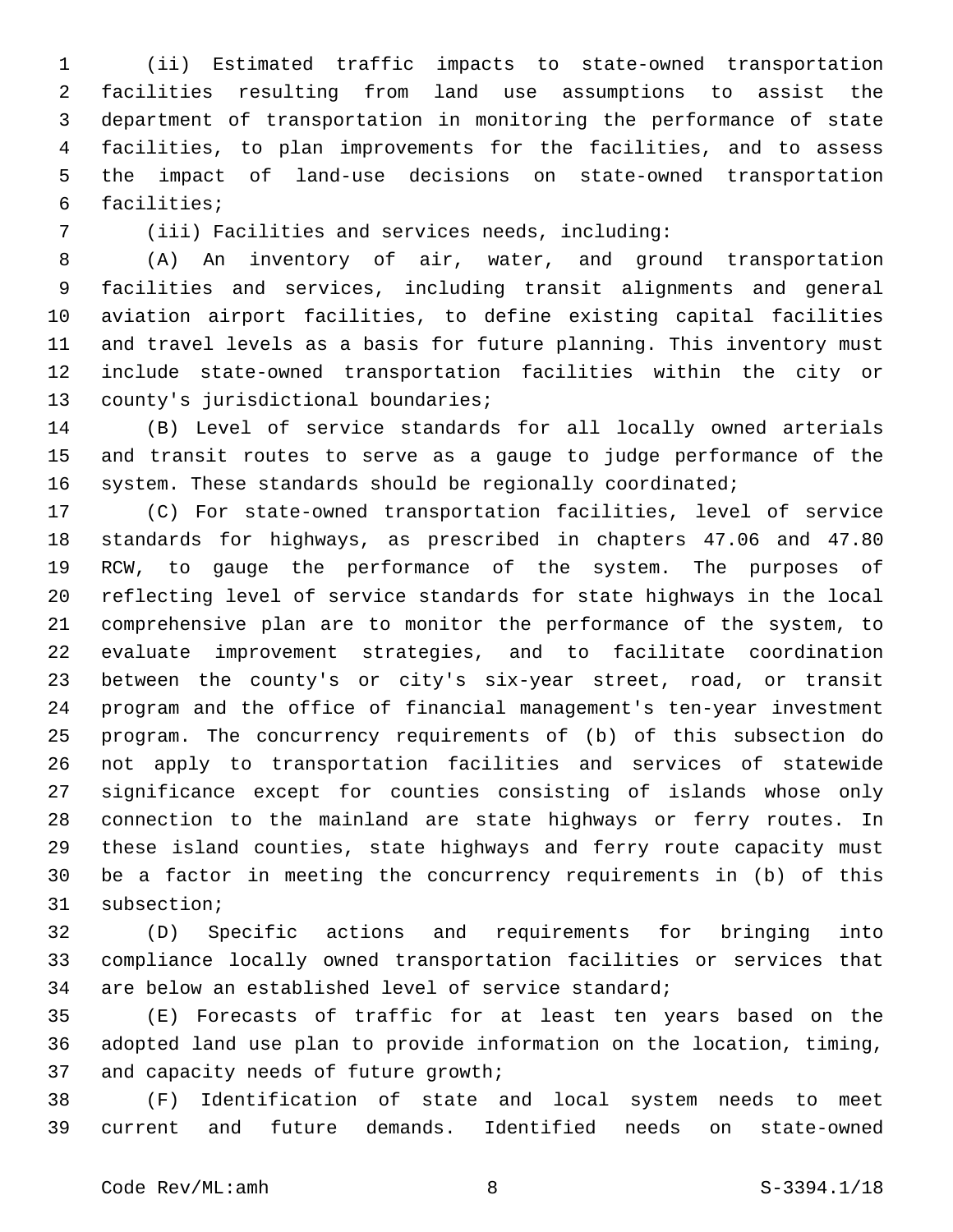transportation facilities must be consistent with the statewide multimodal transportation plan required under chapter 47.06 RCW;

(iv) Finance, including:3

 (A) An analysis of funding capability to judge needs against 5 probable funding resources;

 (B) A multiyear financing plan based on the needs identified in the comprehensive plan, the appropriate parts of which shall serve as the basis for the six-year street, road, or transit program required by RCW 35.77.010 for cities, RCW 36.81.121 for counties, and RCW 35.58.2795 for public transportation systems. The multiyear financing plan should be coordinated with the ten-year investment program developed by the office of financial management as required by RCW 13 47.05.030;

 (C) If probable funding falls short of meeting identified needs, a discussion of how additional funding will be raised, or how land use assumptions will be reassessed to ensure that level of service 17 standards will be met;

 (v) Intergovernmental coordination efforts, including an assessment of the impacts of the transportation plan and land use 20 assumptions on the transportation systems of adjacent jurisdictions;

21 (vi) Demand-management strategies;

 (vii) Pedestrian and bicycle component to include collaborative efforts to identify and designate planned improvements for pedestrian and bicycle facilities and corridors that address and encourage enhanced community access and promote healthy lifestyles.

 (b) After adoption of the comprehensive plan by jurisdictions required to plan or who choose to plan under RCW 36.70A.040, local jurisdictions must adopt and enforce ordinances which prohibit development approval if the development causes the level of service on a locally owned transportation facility to decline below the standards adopted in the transportation element of the comprehensive plan, unless transportation improvements or strategies to accommodate the impacts of development are made concurrent with the development. These strategies may include increased public transportation service, ride-sharing programs, demand management, and other transportation systems management strategies. For the purposes of this subsection (6), "concurrent with the development" means that improvements or strategies are in place at the time of development, or that a financial commitment is in place to complete the improvements or strategies within six years. If the collection of impact fees is Code Rev/ML:amh 9 9 S-3394.1/18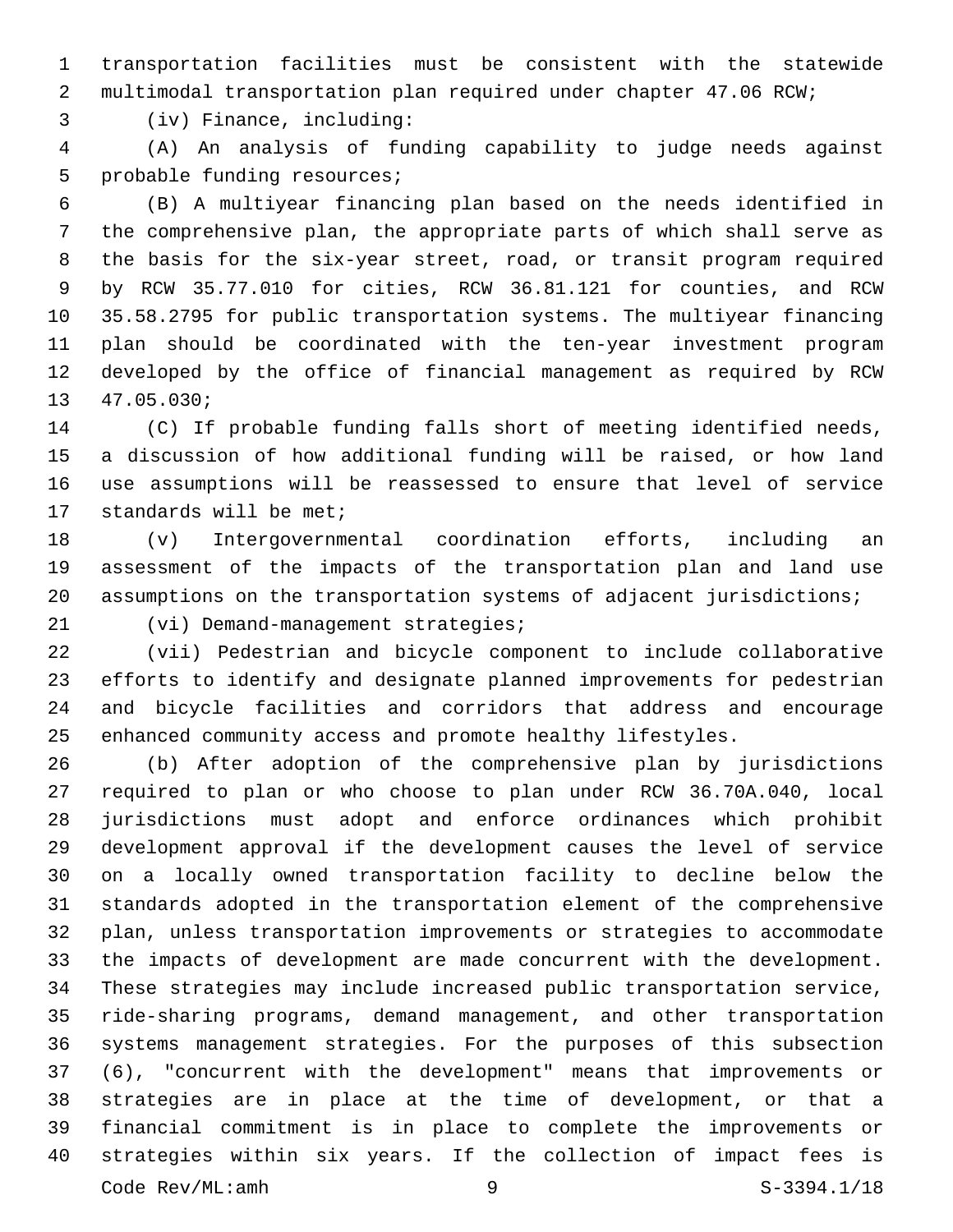delayed under RCW 82.02.050(3), the six-year period required by this subsection (6)(b) must begin after full payment of all impact fees is 3 due to the county or city.

 (c) The transportation element described in this subsection (6), the six-year plans required by RCW 35.77.010 for cities, RCW 36.81.121 for counties, and RCW 35.58.2795 for public transportation systems, and the ten-year investment program required by RCW 8 47.05.030 for the state, must be consistent.

 (7) An economic development element establishing local goals, policies, objectives, and provisions for economic growth and vitality and a high quality of life. A city that has chosen to be a residential community is exempt from the economic development element 13 requirement of this subsection.

 (8) A park and recreation element that implements, and is consistent with, the capital facilities plan element as it relates to park and recreation facilities. The element shall include: (a) Estimates of park and recreation demand for at least a ten-year 18 period; (b) an evaluation of facilities and service needs; and (c) an evaluation of intergovernmental coordination opportunities to provide regional approaches for meeting park and recreational demand.

 (9) It is the intent that new or amended elements required after January 1, 2002, be adopted concurrent with the scheduled update provided in RCW 36.70A.130. Requirements to incorporate any such new or amended elements shall be null and void until funds sufficient to cover applicable local government costs are appropriated and distributed by the state at least two years before local government must update comprehensive plans as required in RCW 36.70A.130.

 **Sec. 103.** RCW 58.17.110 and 1995 c 32 s 3 are each amended to read as follows:29

 (1) The city, town, or county legislative body shall inquire into the public use and interest proposed to be served by the establishment of the subdivision and dedication. It shall determine: (a) If appropriate provisions are made for, but not limited to, the public health, safety, and general welfare, for open spaces, drainage ways, streets or roads, alleys, other public ways, transit stops, potable water supplies, sanitary wastes, parks and recreation, playgrounds, schools and schoolgrounds, and shall consider all other relevant facts, including sidewalks and other planning features that assure safe walking conditions for students who only walk to and from Code Rev/ML:amh 10 S-3394.1/18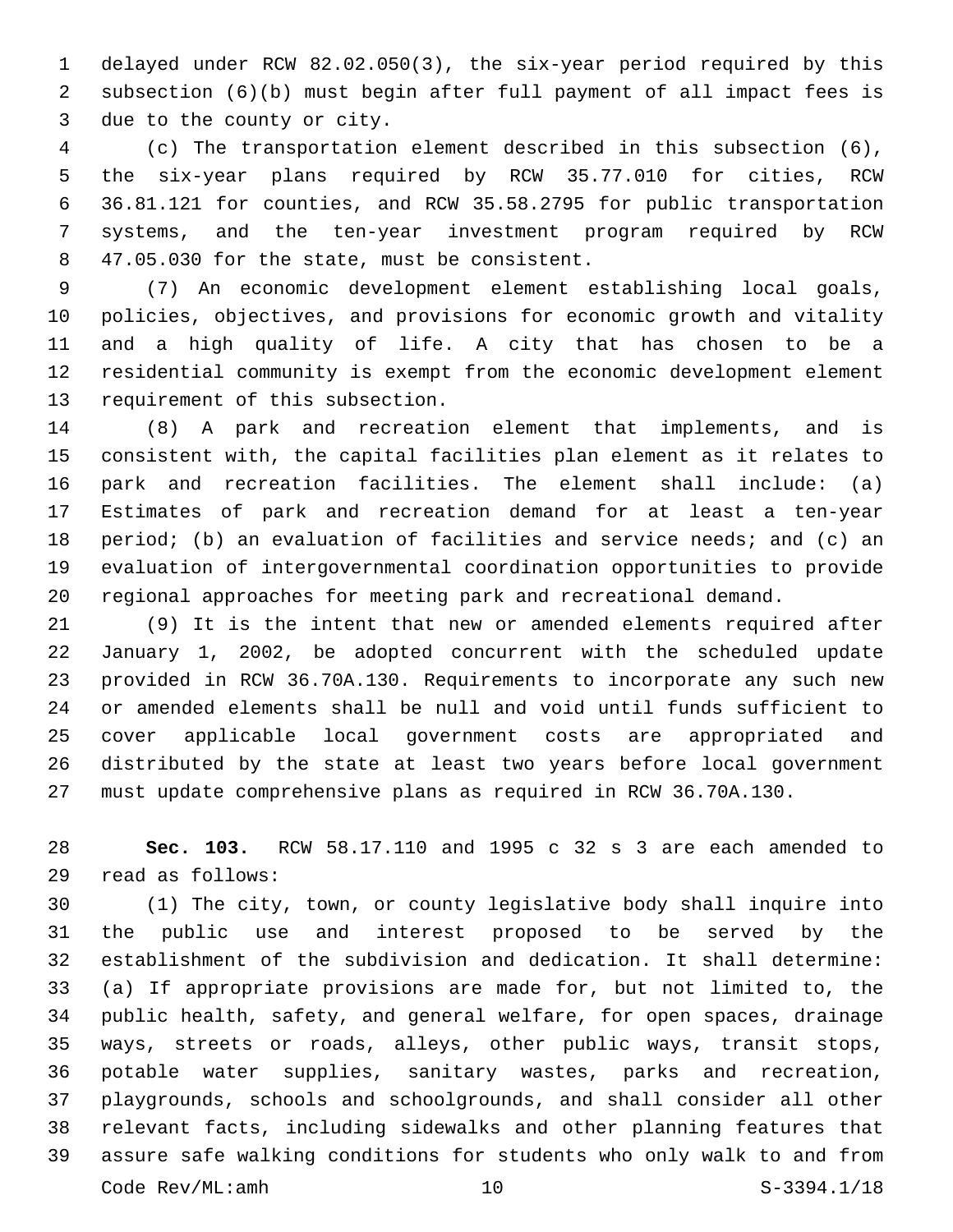school; and (b) whether the public interest will be served by the 2 subdivision and dedication.

 (2) A proposed subdivision and dedication shall not be approved unless the city, town, or county legislative body makes written findings that: (a) Appropriate provisions are made for the public health, safety, and general welfare and for such open spaces, drainage ways, streets or roads, alleys, other public ways, transit stops, potable water supplies, sanitary wastes, parks and recreation, playgrounds, schools and schoolgrounds and all other relevant facts, including sidewalks and other planning features that assure safe walking conditions for students who only walk to and from school; and (b) the public use and interest will be served by the platting of such subdivision and dedication. If it finds that the proposed subdivision and dedication make such appropriate provisions and that the public use and interest will be served, then the legislative body shall approve the proposed subdivision and dedication. Dedication of land to any public body, provision of public improvements to serve the subdivision, and/or impact fees imposed under RCW 82.02.050 through 82.02.090 may be required as a condition of subdivision approval. Dedications shall be clearly shown on the final plat. No dedication, provision of public improvements, or impact fees imposed under RCW 82.02.050 through 82.02.090 shall be allowed that constitutes an unconstitutional taking of private property. The legislative body shall not as a condition to the approval of any subdivision require a release from damages to be procured from other 26 property owners.

 (3) If the preliminary plat includes a dedication of a public park with an area of less than two acres and the donor has designated that the park be named in honor of a deceased individual of good character, the city, town, or county legislative body must adopt the 31 designated name.

 (4) A county or city must be consistent with and may rely on chapters 90.03, 90.22, 90.44, and 90.54 RCW and applicable rules adopted pursuant to those statutes in determining appropriate provisions for water supply for a subdivision, dedication, or short subdivision under this chapter.

 **Sec. 104.** RCW 90.54.010 and 1990 c 295 s 1 are each amended to read as follows:38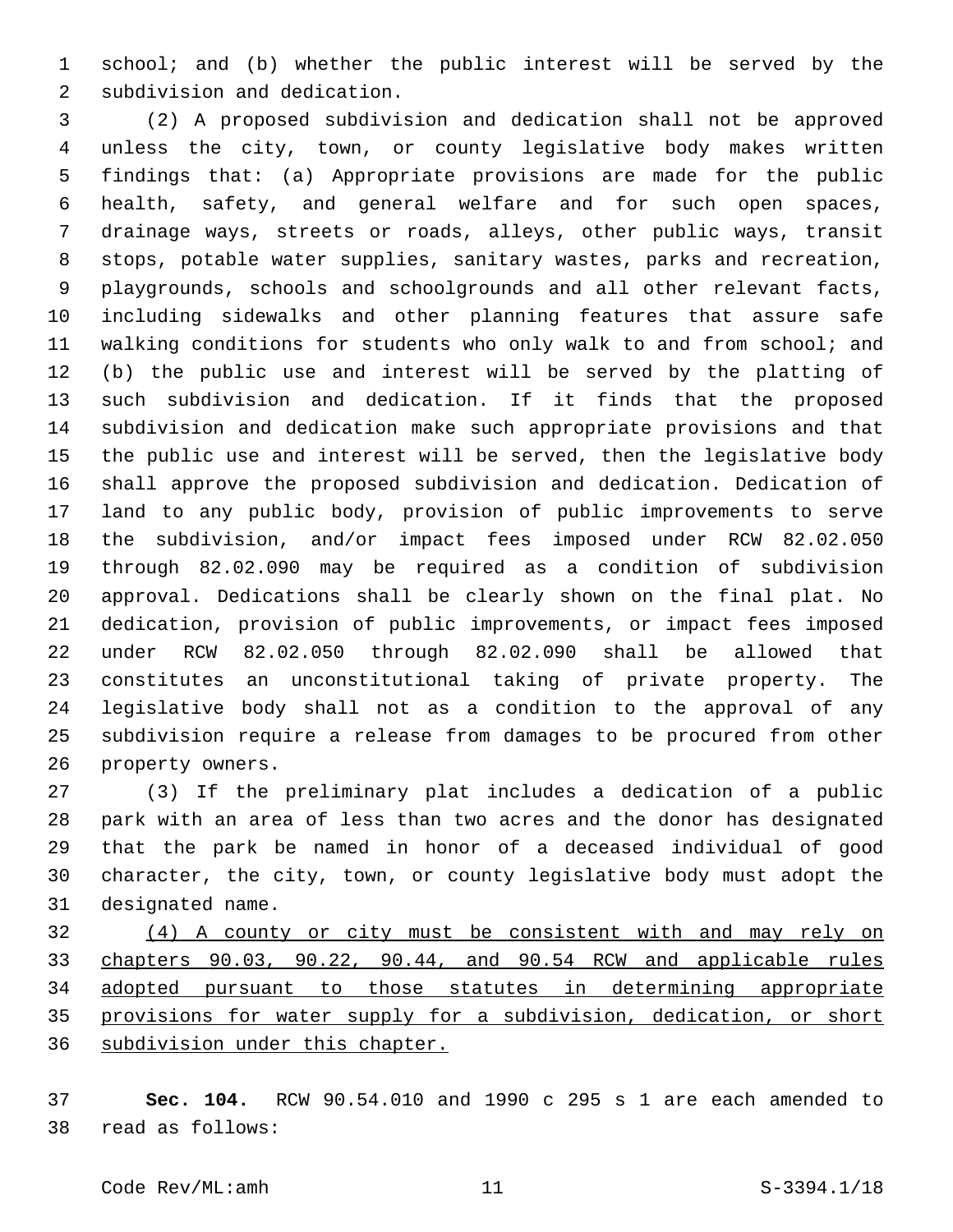(1) It is the intent of the legislature to protect and restore healthy stream flows for instream resources, which will aid in 3 recovery of depleted salmonid populations, support properly functioning ecosystems, and provide for the general welfare of the citizens of the state. The legislature also intends to ensure that a legal and reliable domestic water supply is available for its citizens, which is essential to support the vitality of our state, including rural communities.

 (a) Healthy watersheds and stream flows ensure preservation of instream resources, which include fish, wildlife, scenic, aesthetic, environmental, recreational, and navigational values. These resources are central to our state's identity, culture, and economy and must be 13 preserved and where possible enhanced for future generations.

14 (b) Inadequate stream flows adversely impact instream resources. Out-of-stream water use, loss of wetlands and floodplains, loss of vegetated cover, increase in impervious surfaces, loss of snowpack, 17 and other factors combined with naturally low flows that occur in late summer and fall contribute to stream flow limitations that are becoming an increasingly significant barrier to recovery of threatened and endangered species, especially salmonids.

21  $(2)$  The legislature finds that:

 (a) Proper utilization of the water resources of this state is necessary to the promotion of public health and the economic well- being of the state and the preservation of its natural resources and aesthetic values. Although water is a renewable resource, its supply and availability are becoming increasingly limited, particularly during summer and fall months and dry years when demand is greatest. Growth and prosperity have significantly increased the competition for this limited resource. Adequate water supplies are essential to meet the needs of the state's growing population and economy. At the same time instream resources and values must be preserved and protected so that future generations can continue to enjoy them.

 (b) All citizens of Washington share an interest in the proper stewardship of our invaluable water resources. To ensure that available water supplies are managed to best meet both instream and 36 ((offstream needs, a comprehensive planning process)) out-of-stream needs, a comprehensive watershed restoration and enhancement program is essential. The people of the state have the unique opportunity to 39 work together to ((plan and manage our water)) restore and enhance instream resources. Through a comprehensive planning and watershed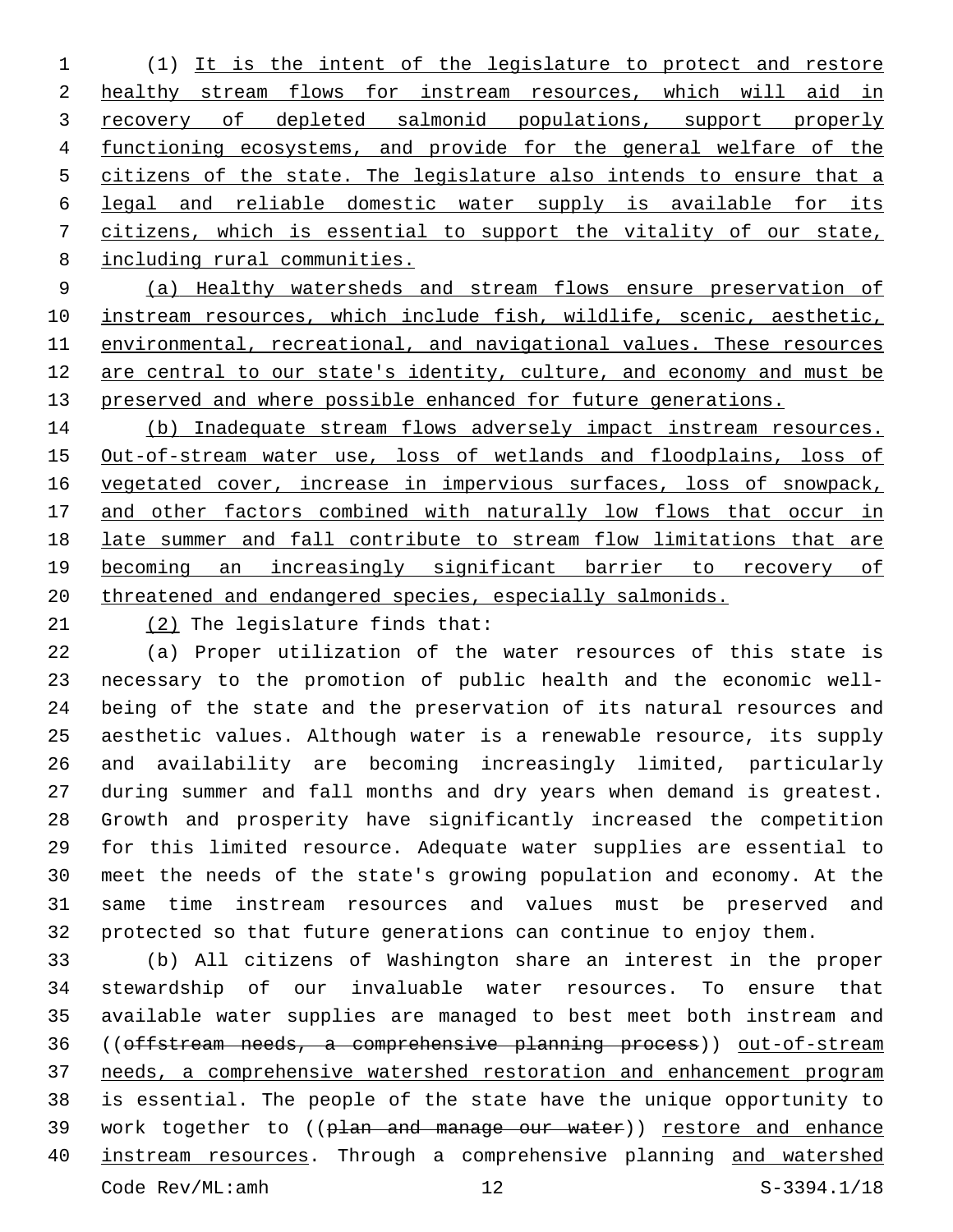restoration process that includes the state, Indian tribes, local governments, and interested parties, it is possible to make better use of available water supplies and achieve better management of water resources. Through comprehensive planning and implementation of 5 watershed restoration and enhancement projects, conflicts among water users and interests can be reduced or resolved and instream resources can be improved. It is in the best interests of the state that comprehensive water resource planning and restoration be given a high priority so that water resources and associated values can be utilized and enjoyed today and protected for tomorrow.

 (c) Diverse hydrologic, climatic, cultural, and socioeconomic conditions exist throughout the regions of the state. Water resource issues vary significantly across regions. Comprehensive water resource planning is best accomplished through a regional planning process sensitive to the unique characteristics and issues of each 16 region.

 (d) Comprehensive water resource planning must provide interested parties adequate opportunity to participate. Water resource issues are best addressed through cooperation and coordination among the state, Indian tribes, local governments, and interested parties.

 (e) The long-term needs of the state require ongoing assessment of water availability, use, and demand. A thorough inventory of available resources is essential to water resource management. Current state water resource data and data management is inadequate to meet changing needs and respond to competing water demands. Therefore, a state water resource data program is needed to support an effective water resource management program. Efforts should be made to coordinate and consolidate into one resource data system all relevant information developed by the department of ecology and other agencies relating to the use, protection, and management of the 31 state's water resources.

  $((+2))$   $(3)$  It is the purpose of this chapter to set forth 33 fundamentals of water resource policy for the state to ((insure)) 34 ensure that waters of the state are protected and fully utilized for the greatest benefit to the people of the state of Washington and, in relation thereto, to provide direction to the department of ecology, other state agencies and officials, and local government in carrying out water and related resources programs. It is the intent of the legislature to work closely with the executive branch, Indian tribes,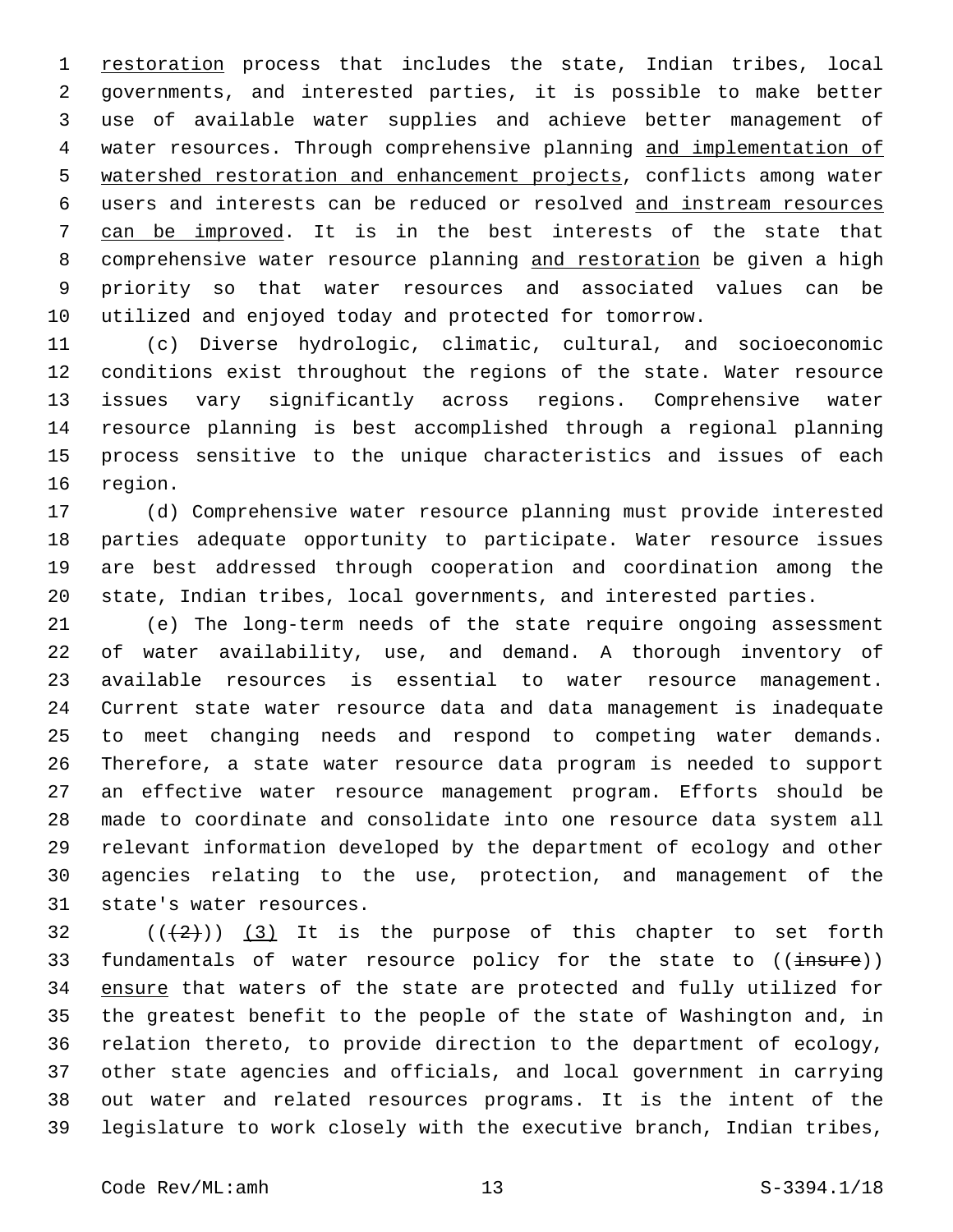local government, and interested parties to ensure that water 2 resources of the state are wisely managed.

 (4) To achieve the goals of this act, significant legislative action is needed to address both the impact of new development on stream flows and to restore and enhance properly functioning watersheds to preserve and enhance instream resources. The department is directed to implement a program to restore and enhance stream flows by establishing watershed restoration and enhancement committees, as specified in section 105 of this act, to develop and 10 implement plans for stream flow restoration to support vibrant fish and wildlife, including restoring threatened and endangered salmonids.

 NEW SECTION. **Sec. 105.** A new section is added to chapter 90.54 14 RCW to read as follows:

 (1) Unless requirements are otherwise specified in the applicable rules adopted under this chapter or chapter 90.22 RCW, potential impacts on a closed water body and potential impairment to an instream flow are authorized for a new domestic or commercial groundwater withdrawal exempt from permitting under RCW 90.44.050 through compliance with the requirements established in this act.

 (2)(a) The department shall establish watershed restoration and enhancement committees in each watershed with an instream flow rule adopted or amended before 2000 under this chapter or chapter 90.22 24 RCW.

 (b) The department shall chair the watershed restoration and enhancement committee and invite the following entities to 27 participate:

 (i) A representative from each federally recognized Indian tribe that has reservation land within the water resource inventory area;

 (ii) A representative from each federally recognized Indian tribe that has a usual and accustomed harvest area within the water 32 resource inventory area;

 (iii) A representative from the department of fish and wildlife, 34 appointed by the director of the department of fish and wildlife;

 (iv) A representative designated by each county within the water 36 resource inventory area; and

 (v) A representative designated by each city within the water 38 resource inventory area.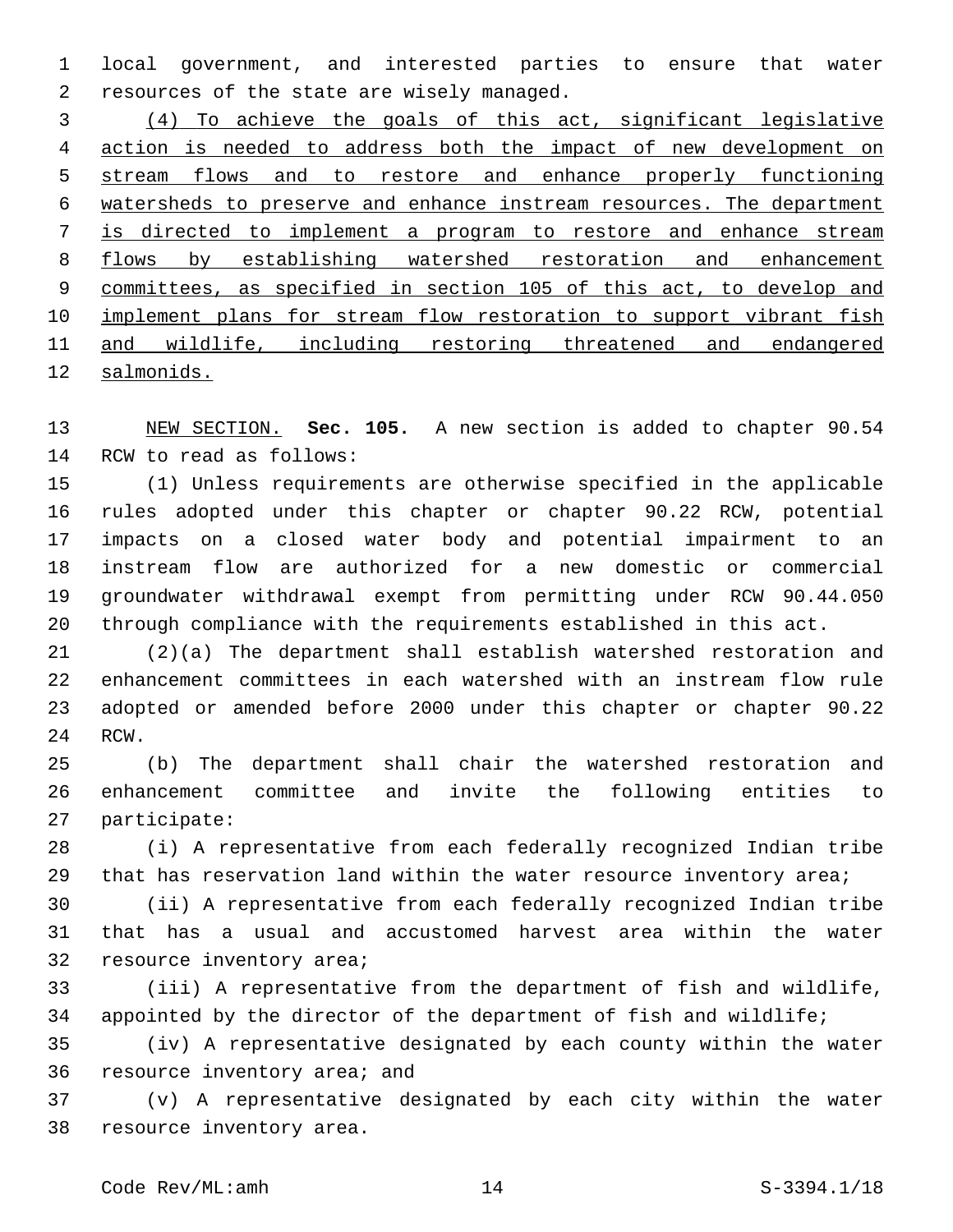(3) By June 30, 2023, the department shall prepare and adopt a watershed restoration and enhancement plan for each watershed with an instream flow rule adopted or amended before 2000 under this chapter or chapter 90.22 RCW, in collaboration with the watershed restoration and enhancement committee. Except as described in (h) of this subsection, all members of a watershed restoration and enhancement committee must approve the plan prior to adoption.7

 (a) The watershed restoration and enhancement plan should include recommendations for projects and actions that will measure, protect, and enhance instream resources and improve watershed functions that support the recovery of threatened and endangered salmonids. Plan recommendations may include, but are not limited to, acquiring senior water rights, water conservation, water reuse, stream gaging, groundwater monitoring, and developing natural and constructed infrastructure, which includes such projects as surface water impoundment, floodplain restoration, off-channel storage, and aquifer recharge. Qualifying projects must be specifically designed to enhance stream flows and not result in negative impacts to ecological functions or critical habitat. The plan may also include projects that improve watershed functions and instream resources without specifically replacing the consumptive quantity from projected future 22 water users.

 (b) At a minimum, the plan must include those actions that the committee determines to be necessary to offset potential impacts to instream flows associated with permit-exempt domestic and commercial water use. The highest priority recommendations must include replacing the quantity of consumptive water use during the same time as the impact and in the same basin or tributary. Lower priority projects include projects not in the same basin or tributary, projects that replace consumptive water supply impacts only during critical flow periods, and projects that protect or improve instream resources without replacing the consumptive quantity of water.

 (c) Prior to adoption of the watershed restoration and enhancement plan, the department must determine that actions identified in the plan, after accounting for new projected uses of water over the subsequent twenty years, will result in a net ecological benefit to instream resources within the water resource 38 inventory area.

 (d) The watershed restoration and enhancement plan must include an evaluation or estimation of the cost of offsetting new domestic Code Rev/ML:amh 15 S-3394.1/18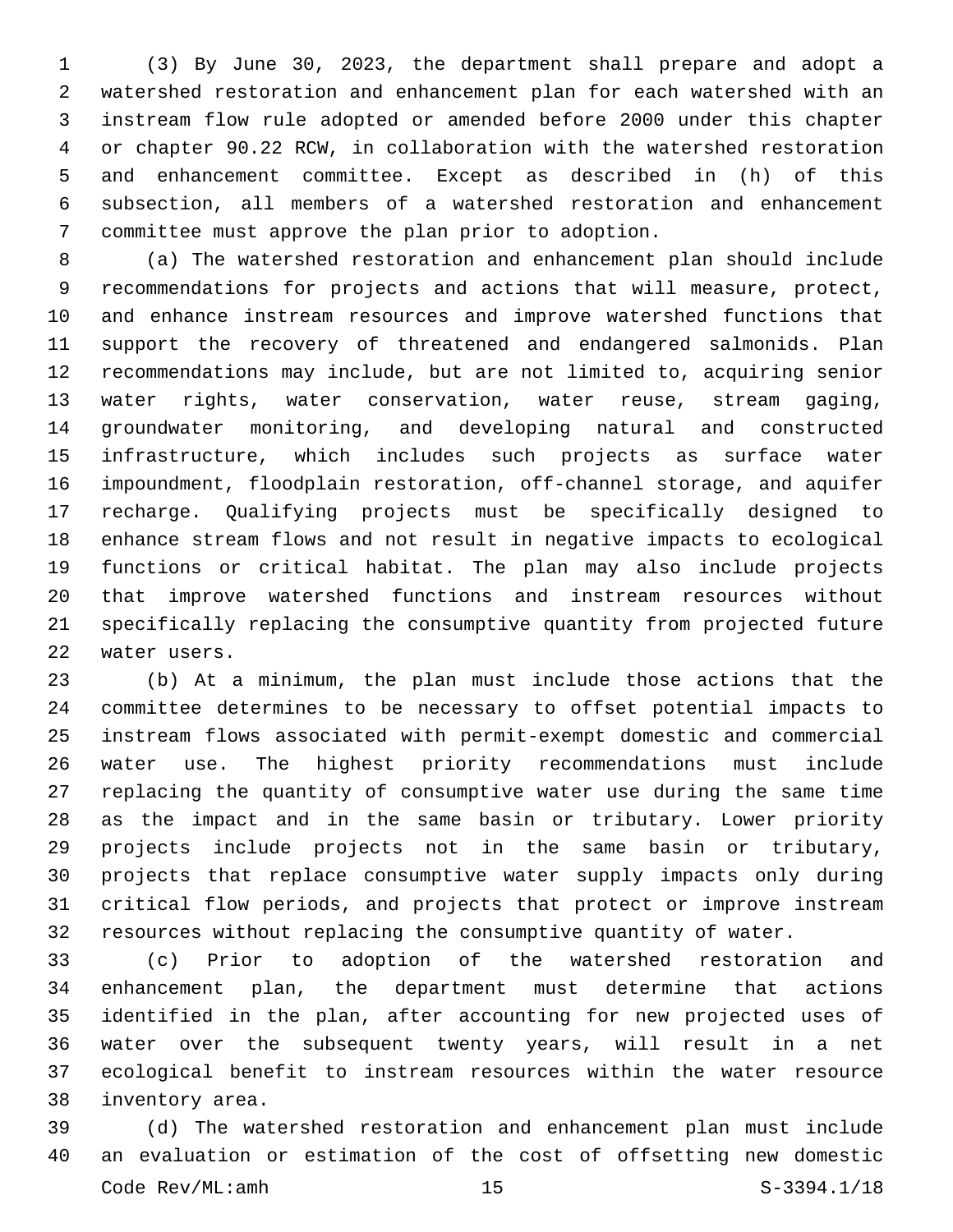and commercial water uses over the subsequent twenty years, including withdrawals exempt from permitting under RCW 90.44.050.

 (e) The watershed restoration and enhancement plan must include estimates of the cumulative consumptive water use impacts over the subsequent twenty years, including withdrawals exempt from permitting under RCW 90.44.050.6

(f) The watershed restoration and enhancement plan may include:

 (i) Recommendations for modification to fees established under 9 this subsection;

 (ii) Standards for water use quantities that are less than authorized under RCW 90.44.050 for withdrawals exempt from 12 permitting;

 (iii) Specific conservation requirements for new water users to be adopted by local or state permitting authorities; or

 (iv) Other approaches to manage water resources for a water 16 resource inventory area or a portion thereof.

 (g) After adoption of a watershed restoration and enhancement plan, the department shall evaluate the plan recommendations and initiate rule making, if necessary, to incorporate recommendations into rules adopted under this chapter or under chapter 90.22 RCW.

 (h) If the watershed restoration and enhancement committee fails to approve a plan by June 30, 2023, the director of the department shall submit the final draft plan to the salmon recovery funding board established under RCW 77.85.110 and request that the salmon recovery funding board provide a technical review and provide recommendations to the director to amend the final draft plan, if necessary, so that actions identified in the plan, after accounting for new projected uses of water over the subsequent twenty years, will result in a net ecological benefit to instream resources within the water resource inventory area. The director of the department shall consider the recommendations and may amend the plan without committee approval prior to adoption. After plan adoption, the director of the department shall initiate rule making within six months to incorporate recommendations into rules adopted under this chapter, and shall adopt amended rules within two years of initiation 36 of rule making.

 (4)(a) To rely on the provisions of this act, a city or county issuing a building permit under RCW 19.27.097, or approving a 39 subdivision under chapter 58.17 RCW must: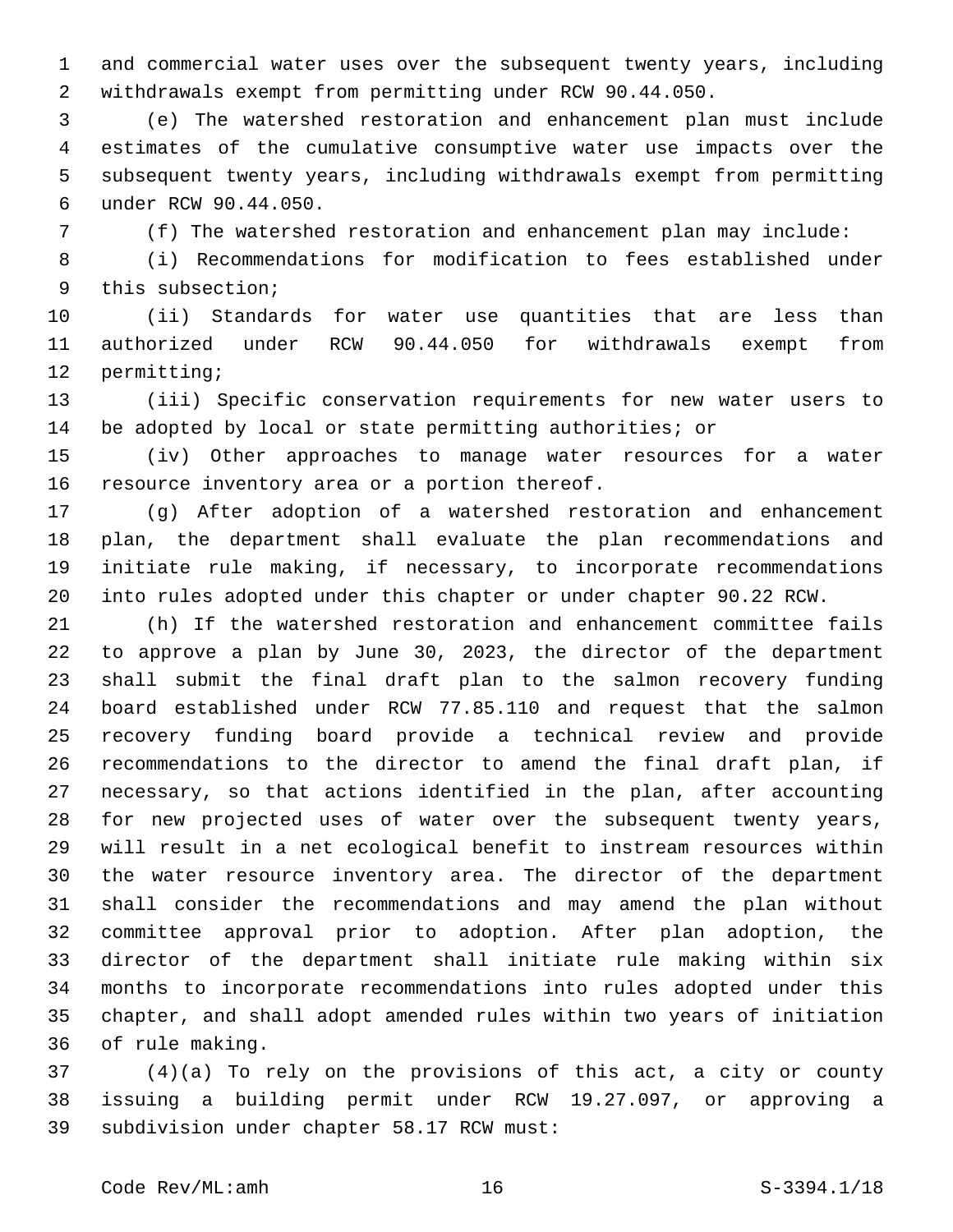(i) Record relevant restrictions or limitations associated with 2 water supply with the property title;

(ii) Collect applicable fees, as described under this section;

 (iii) Record the number of building permits issued under chapter 19.27 RCW or subdivision approvals issued under chapter 58.17 RCW 6 subject to the provisions of this  $acti$ 

 (iv) Annually remit an accounting of building permits and 8 subdivision approvals subject to the provisions of this act;

 (v) Until rules have been adopted that specify otherwise, require the following measures for each new domestic and commercial use that relies on a withdrawal exempt from permitting under RCW 90.44.050:

 (A) An applicant shall pay a fee of one thousand five hundred 13 dollars to the permitting authority;

 (B) Except as provided in (b) of this subsection, an applicant may obtain approval for a withdrawal exempt from permitting under RCW 90.44.050 for a single domestic or commercial indoor use only, with a maximum annual average withdrawal of four hundred gallons per day; 18 and

 (C) An applicant shall manage stormwater runoff on-site to the extent practicable by maximizing infiltration using green infrastructure including low-impact development techniques, or pursuant to stormwater management requirements adopted by the local permitting authority, if locally adopted requirements are more 24 stringent.

 (b) The department and the city or county issuing a building permit under RCW 19.27.097 may allow an applicant to obtain approval for a withdrawal of groundwater exempt from permitting under RCW 90.44.050 for a single domestic or commercial outdoor use for a specified period of time, after the department has reviewed and determined that water is available in the watershed for these 31 purposes.

 (5) The department shall initiate rule making under this chapter in at least one water resource inventory area every four years in a basin in which instream flow rules do not exist, and when prioritizing a water resource inventory area, must consider:

(a) Population growth rates over the past ten years;

(b) Presence of threatened or endangered species;

 (c) Vulnerability of instream resources to impacts from low 39 flows; and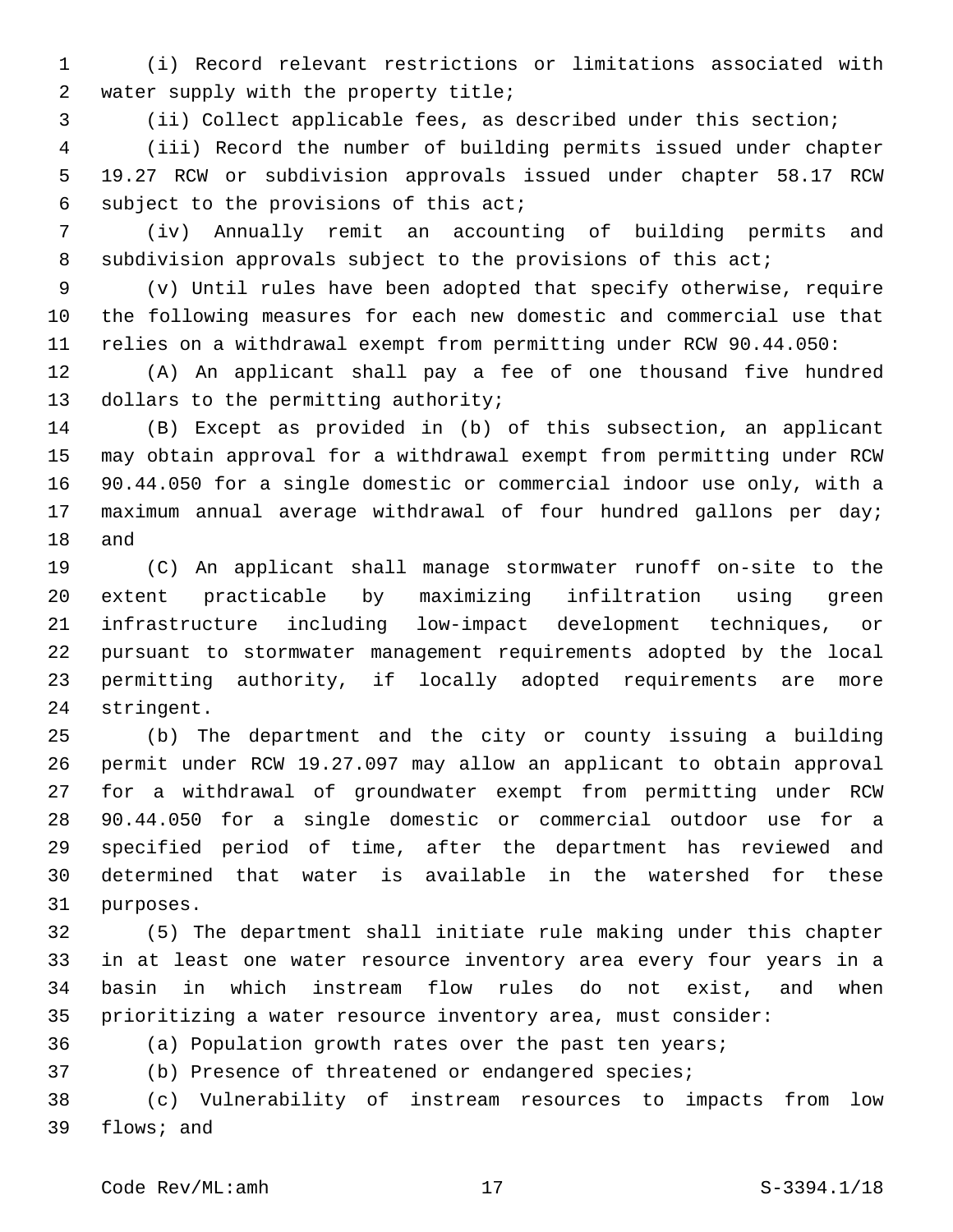(d) Whether the water resource inventory area is identified as a 2 salmon critical basin by the department.

(6) Rules adopted under this chapter may:3

 (a) Rely on watershed restoration and enhancement plan recommendations and procedures established in this act to authorize new withdrawals exempt from permitting under RCW 90.44.050 that would potentially impact a closed waterbody or a minimum flow or level;

 (b) Rely on projects identified in the watershed restoration and enhancement plan to offset consumptive water use; and

 (c) Include updates to fees based on the watershed restoration and enhancement committee's determination of the costs for offsetting 12 consumptive water use.

 (7) The department shall submit a report to the legislature by December 31, 2022, and December 31, 2027, in compliance with RCW 15 43.01.036, that includes the following elements:

 (a) Progress in completing and adopting watershed restoration and 17 enhancement plans;

(b) A description of program projects and expenditures;

 (c) An assessment of the streamflow restoration and enhancement 20 benefits from program projects;

 (d) A listing of other efforts or actions taken associated with streamflow restoration and enhancement, projects to benefit instream resources, and other directly related watershed improvements conducted in coordination with the restoration and enhancement 25 planning process;

 (e) The total number of new withdrawals exempt from permitting under RCW 90.44.050 authorized in each water resource inventory area under provisions of this act, and estimates of consumptive water use impacts associated with the new withdrawals; and

 (f) A description of potential or planned projects, including projected costs and anticipated streamflow, water supply, and 32 watershed health benefits.

 NEW SECTION. **Sec. 106.** A new section is added to chapter 90.54 34 RCW to read as follows:

 (1) The department shall initiate a pilot project to measure water use from all new groundwater withdrawals, including withdrawals exempt from permitting under RCW 90.44.050. The pilot project must be conducted to determine the overall feasibility of measuring water use for all new groundwater withdrawals. The pilot project must be Code Rev/ML:amh 18 S-3394.1/18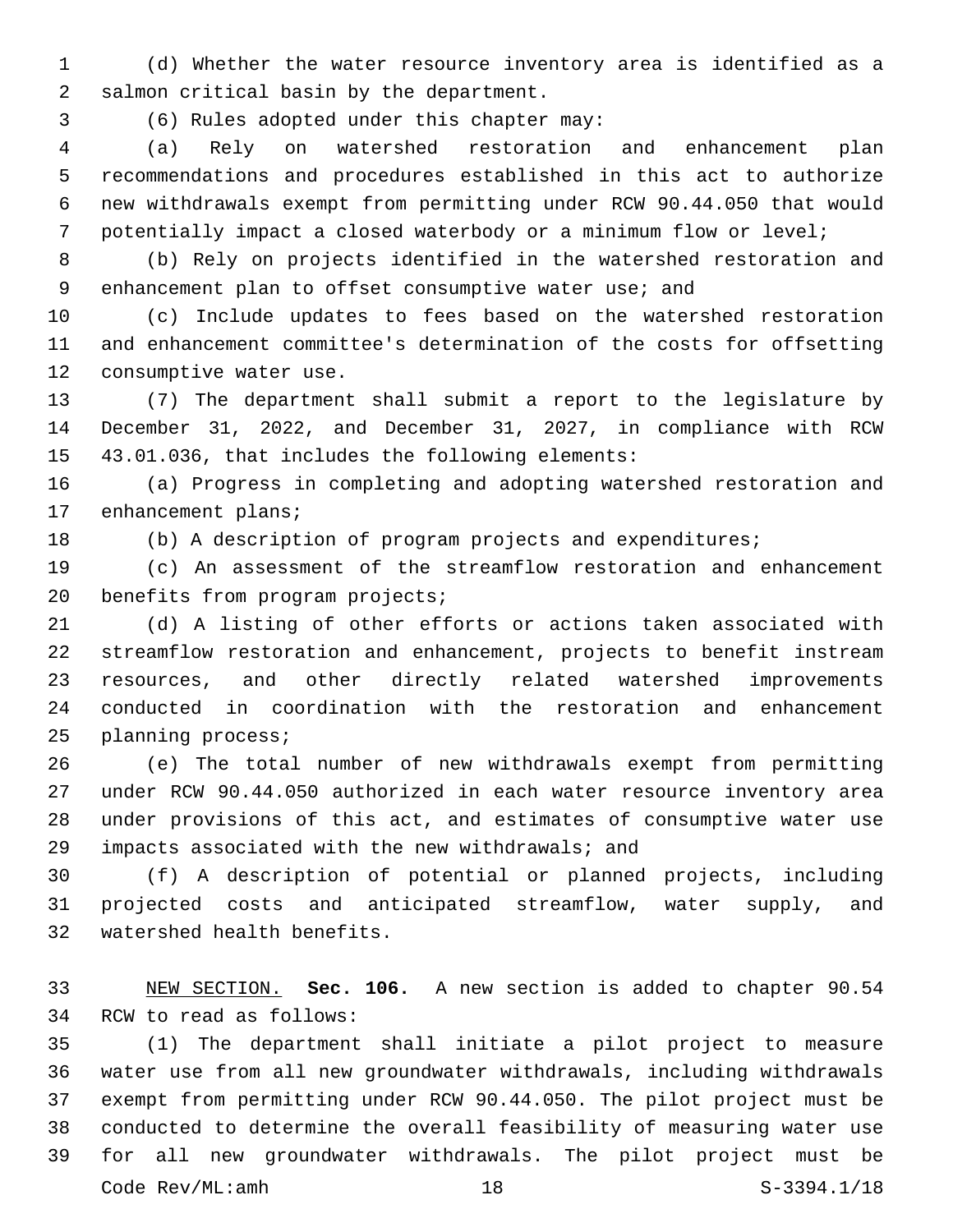conducted in a priority water resource inventory area, as determined by the director of the department. At a minimum, the pilot project 3 must address the following:

 (a) Initial and on-going costs, including costs to individual property owners, local government, and the department;

 (b) Technical, practical, and legal considerations that must be 7 addressed;

 (c) The costs and benefits of a water use measurement program relying on individual meters versus a water management program that estimates permit-exempt groundwater withdrawals; and

 (d) Measures to protect the privacy of individual property owners 12 and ensure accurate data collection.

 (2) The department shall report on the pilot project results in the report to the legislature submitted under section 105 of this act. The department shall include recommendations to the legislature, including estimated program costs for expanding the pilot project to 17 other basins.

 NEW SECTION. **Sec. 107.** A new section is added to chapter 90.54 19 RCW to read as follows:

 Nothing in this chapter affects the ability of any person to pursue a cause of action for the protection of any water right that is not a base flow, minimum flow, minimum level, or other similar standard or policy, established by the department under this chapter 24 or chapter 90.22 RCW.

 NEW SECTION. **Sec. 108.** A new section is added to chapter 90.54 26 RCW to read as follows:

 The watershed restoration and enhancement account is created in the custody of the state treasurer. The account may receive those moneys as may be appropriated by the legislature for the purpose of funding restoration and enhancement projects as identified in section 105 of this act. Expenditures from the account may be used only for the costs of administering this act, including implementing watershed restoration and enhancement projects under section 105 of this act, and collecting data and completing studies necessary to develop, implement, and evaluate watershed restoration and enhancement projects under this act. Only the director of the department or the director's designee may authorize expenditures from the account.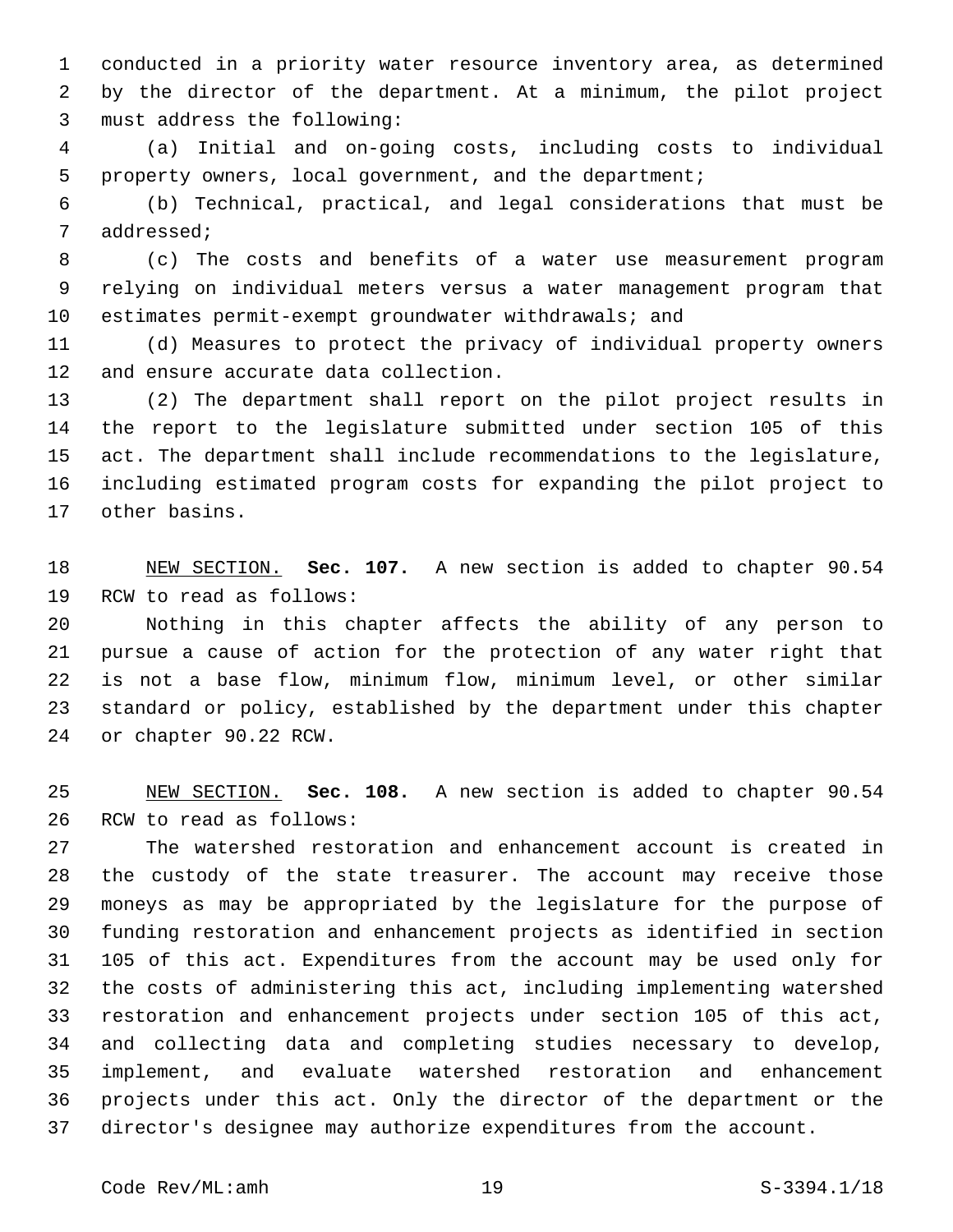NEW SECTION. **Sec. 109.** A new section is added to chapter 90.54 2 RCW to read as follows:

 (1) The watershed restoration and enhancement taxable bond account is created in the state treasury. All receipts from direct appropriations from the legislature or moneys directed to the account from any other source must be deposited in the account. Moneys in the account may be spent only after appropriation. The account is intended to fund projects using taxable bonds. Expenditures from the account may be used only as provided for in this section.

 (2) Expenditures from the watershed restoration and enhancement taxable bond account may be used to assess, plan, and develop projects that include acquiring senior water rights, water conservation, water reuse, stream gaging, groundwater monitoring, and developing natural and constructed infrastructure, which includes projects such as surface water impoundment, floodplain restoration, off-channel storage, and aquifer recharge, or other actions designed to provide access to new water supplies within watersheds developing 18 plans as directed by section 105 of this act.

 NEW SECTION. **Sec. 110.** A new section is added to chapter 90.54 20 RCW to read as follows:

 (1) The watershed restoration and enhancement bond account is created in the state treasury. All receipts from direct appropriations from the legislature or moneys directed to the account from any other source must be deposited in the account. Moneys in the account may be spent only after appropriation. The account is intended to fund projects using tax exempt bonds. Expenditures from the account may be used only as provided for in this section.

 (2) Expenditures from the watershed restoration and enhancement bond account may be used to assess, plan, and develop projects that include acquiring senior water rights, water conservation, water reuse, stream gaging, groundwater monitoring, and developing natural and constructed infrastructure, which includes projects such as surface water impoundment, floodplain restoration, off-channel storage, and aquifer recharge, or other actions designed to provide access to new water supplies within watersheds developing plans as 36 directed by section 105 of this act.

 NEW SECTION. **Sec. 111.** (1) A joint legislative task force on water resource mitigation is established to make recommendations to Code Rev/ML:amh 20 S-3394.1/18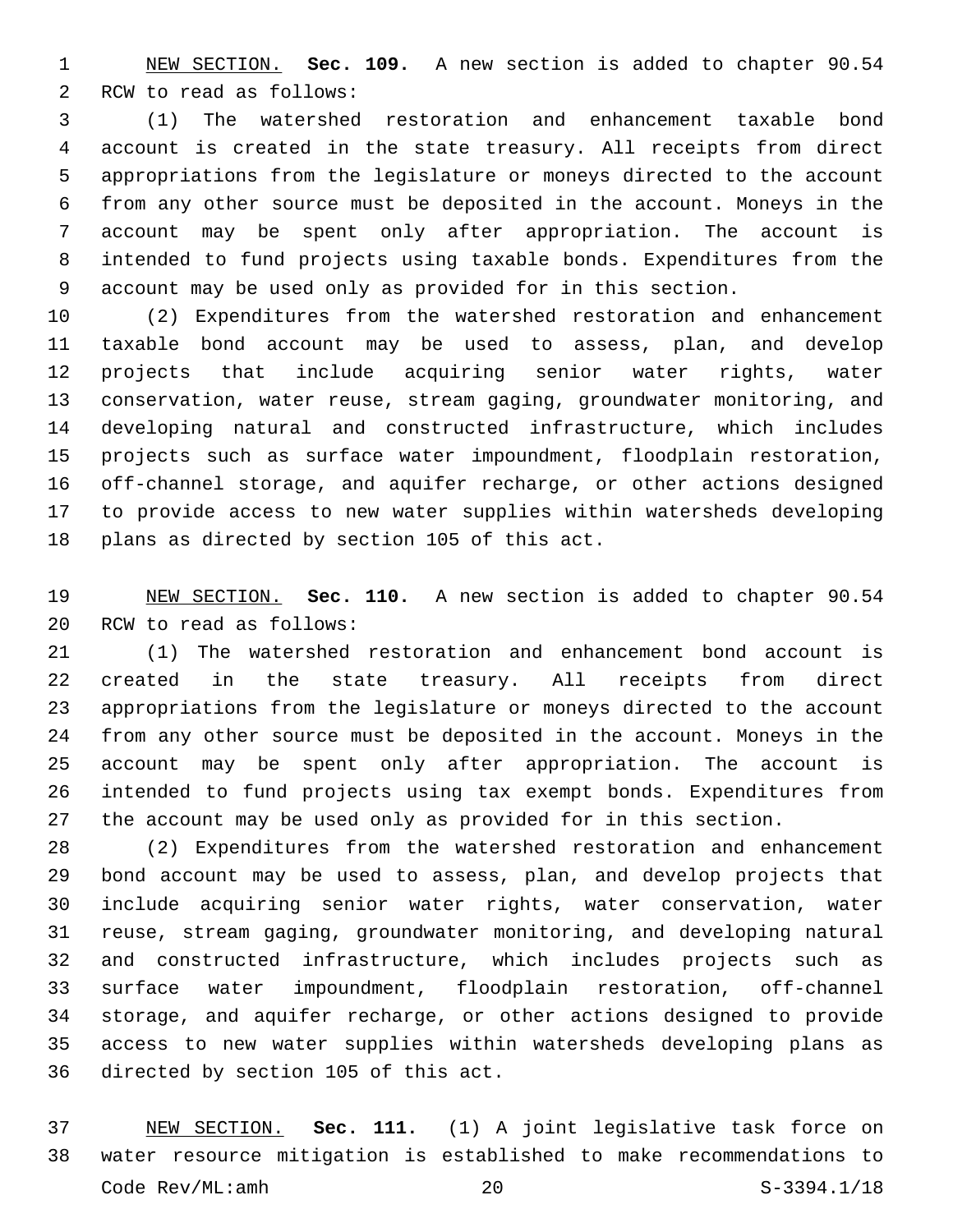the legislature on the necessary authority in Title 90 RCW for the department of ecology to authorize mitigation for impacts to instream flows, fish, or aquatic habitat from appropriations of water in areas where instream flows have been adopted by rule. These recommendations must address the authority of the department of ecology to authorize water resource mitigation in the following sequence:

 (a) Avoiding impacts by: (i) Complying with applicable mitigation requirements established in the rule setting forth minimum flows, levels, or closures; or (ii) making the water diversion or withdrawal subject to the applicable minimum flows or levels;

 (b) Where avoidance is not reasonably attainable, minimizing impacts by providing replacement water supply resulting in no net annual increase in the quantity of water diverted or withdrawn from the stream or surface water body and no net detrimental impacts to 15 fish and related aquatic resources; and

 (c) Where avoidance and minimization are not reasonably attainable, compensating for impacts by providing net ecological benefits to fish and related aquatic resources in the water resource inventory area through out-of-kind mitigation, which may include instream or out-of-stream measures that improve or enhance existing water quality, riparian habitat, and other stream conditions, or any other measures that improve the function and productivity of affected 23 fish populations and related aquatic habitat.

(2) The task force must consist of the following members:

 (a) Two members from each of the two largest caucuses of the 26 senate, appointed by the president of the senate;

 (b) Two members from each of the two largest caucuses of the house of representatives, appointed by the speaker of the house of 29 representatives;

 (c) A representative from the department of ecology, appointed by 31 the director of the department of ecology;

 (d) A representative from the department of fish and wildlife, appointed by the director of the department of fish and wildlife;

 (e) A representative from the department of agriculture, appointed by the director of the department of agriculture;

 (f) One representative from each of the following groups, appointed by the consensus of the cochairs of the task force:

 (i) An organization representing the farming industry in 39 Washington;

(ii) An organization representing Washington cities;

Code Rev/ML:amh 21 S-3394.1/18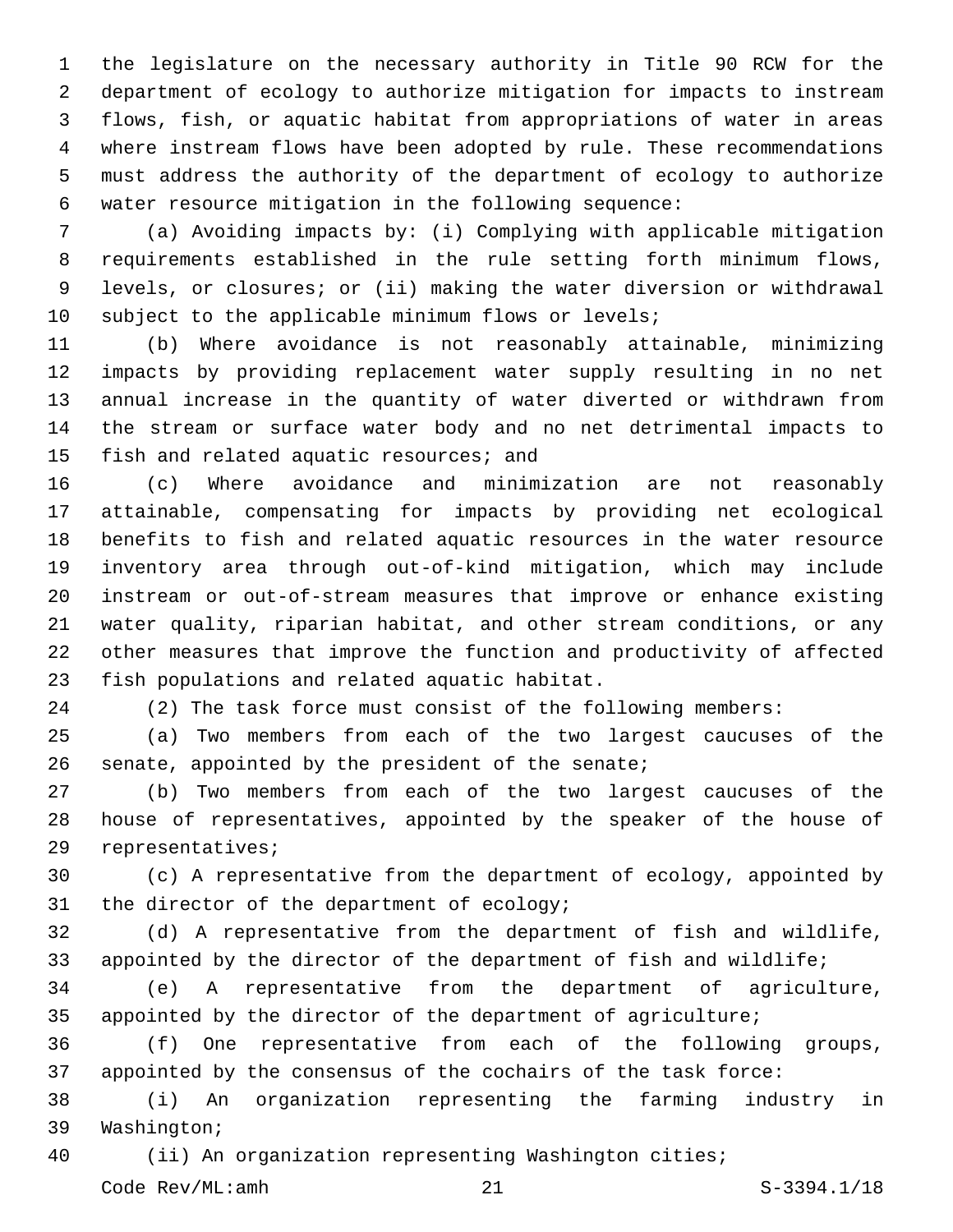(iii) Two representatives from an environmental advocacy 2 organization or organizations;

(iv) An organization representing municipal water purveyors;

(v) An organization representing business interests;

 (vi) Representatives of two federally recognized Indian tribes, one invited by recommendation of the Northwest Indian fisheries commission, and one invited by recommendation of the Columbia river 8 intertribal fish commission.

 (3) One cochair of the task force must be a member of the largest caucus of the house of representatives, and one cochair must be a member of the largest caucus of the senate, as those caucuses existed 12 as of the effective date of this section.

 (4) The first meeting of the task force must occur by June 30, 14 2018.

 (5) Staff support for the task force must be provided by the office of program research and senate committee services. The department of ecology and the department of fish and wildlife shall cooperate with the task force and provide information as the cochairs 19 reasonably request.

 (6) Within existing appropriations, the expenses of the operations of the task force, including the expenses associated with the task force's meetings, must be paid jointly and in equal amounts by the senate and the house of representatives. Task force expenditures are subject to approval by the house executive rules committee and the senate facility and operations committee. Legislative members of the task force are reimbursed for travel expenses in accordance with RCW 44.04.120. Nonlegislative members are not entitled to be reimbursed for travel expenses if they are elected officials or are participating on behalf of an employer, governmental entity, or other organization. Any reimbursement for other nonlegislative members is subject to chapter 43.03 RCW.

 (7)(a) By November 15, 2019, the joint legislative task force must make recommendations to the legislature in compliance with RCW 34 43.01.036.

 (b) Recommendations of the joint legislative task force must be made by a three-fourths majority of the members of the committee. The representatives of the departments of fish and wildlife, ecology, and agriculture are not eligible to vote on the recommendations. Minority recommendations that achieve the support of at least five of the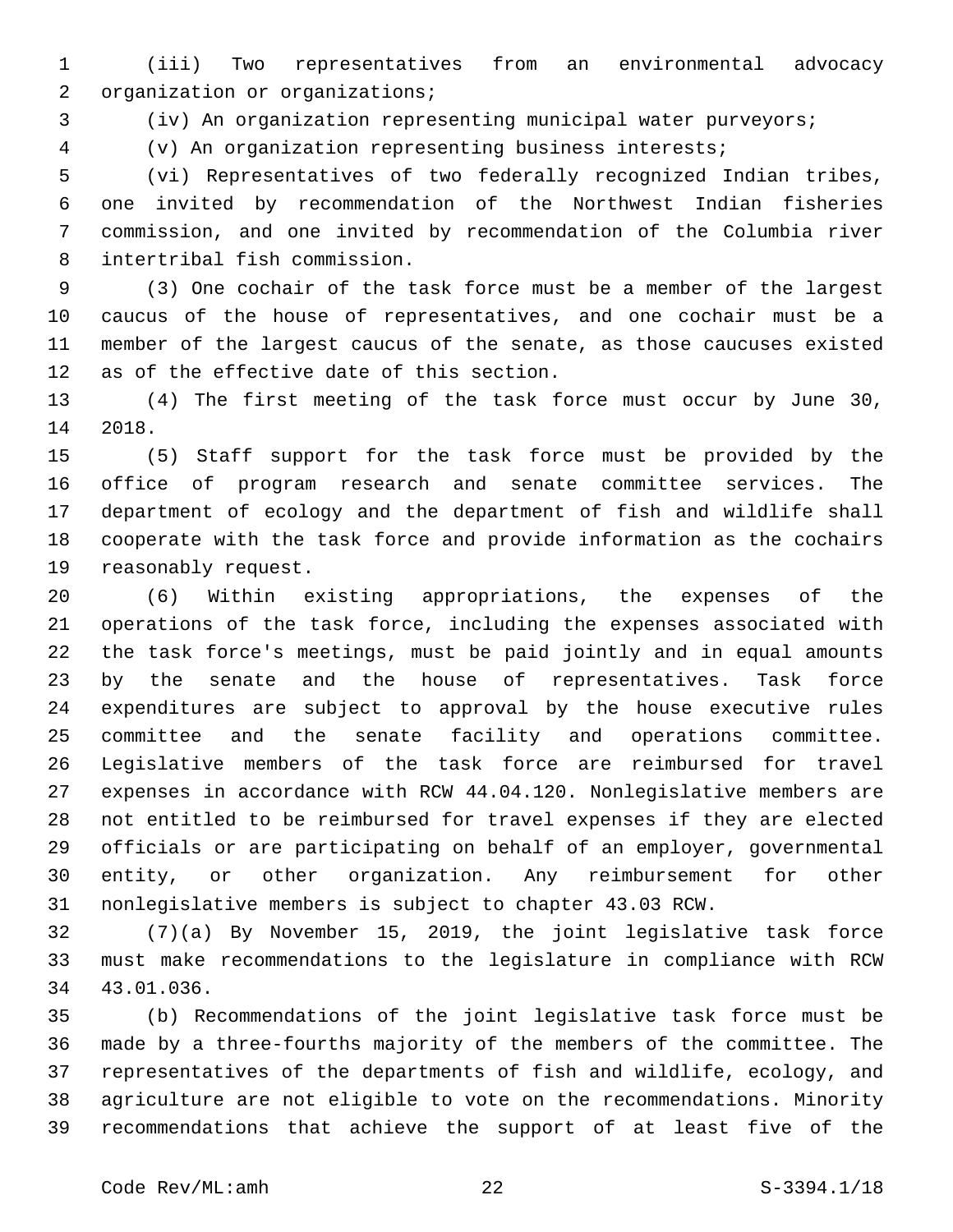named voting members of the task force may also be submitted to the 2 legislature.

(8) The joint legislative task force expires December 31, 2019.

(9) This section expires January 1, 2020.4

 NEW SECTION. **Sec. 112.** The legislature intends to appropriate two hundred million dollars for projects to achieve the goals of this act until January 1, 2028. The department of ecology is directed to implement a program to restore and enhance stream flows by fulfilling obligations under this act to develop and implement plans to restore stream flows to levels necessary to support robust, healthy, and sustainable salmon populations.

## **PART 2**

 NEW SECTION. **Sec. 201.** For the purpose of providing funds for the watershed restoration and enhancement program created in this act, the state finance committee is authorized to issue general obligation bonds of the state of Washington in the sum of two hundred million dollars, or as much thereof as may be required, to finance the projects and all costs incidental thereto. Bonds authorized in this section may be sold at such price as the state finance committee shall determine. No bonds authorized in this section may be offered for sale without prior legislative appropriation of the net proceeds of the sale of the bonds.

 NEW SECTION. **Sec. 202.** It is the intent of the legislature that the proceeds of the new bonds authorized in section 201 of this act will be appropriated in phases over five biennia, beginning with the 2017-2019 biennium. This is not intended to limit the legislature's ability to appropriate bond proceeds if the full amount authorized in section 201 of this act has not been appropriated after five biennia. The authorization to issue bonds contained in section 201 of this act does not expire until the full authorization has been appropriated and issued.

 NEW SECTION. **Sec. 203.** The proceeds from the sale of the bonds authorized in section 201 of this act must be deposited in the watershed restoration and enhancement bond account created in section 110 of this act. If the state finance committee deems it necessary to Code Rev/ML:amh 23 S-3394.1/18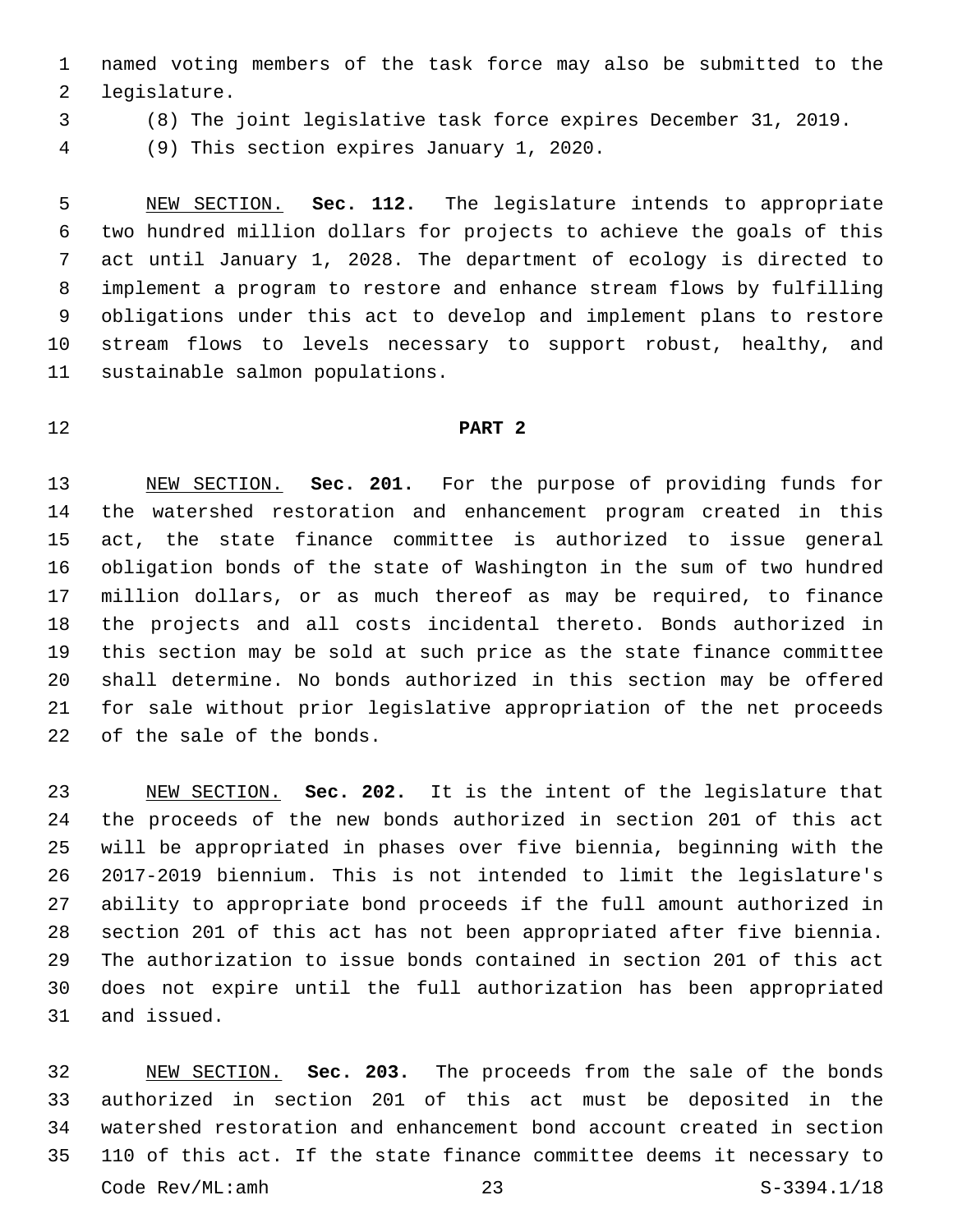issue the bonds authorized in section 201 of this act as taxable bonds in order to comply with federal internal revenue service rules and regulations pertaining to the use of nontaxable bond proceeds, the proceeds of such taxable bonds must be deposited into the watershed restoration and enhancement taxable bond account created in section 109 of this act. The state treasurer shall submit written notice to the director of financial management if it is determined that any such transfer to the state taxable building construction account is necessary. Moneys in the account may be spent only after appropriation. The proceeds shall be used exclusively for the purposes specified in section 201 of this act and for the payment of expenses incurred in the issuance and sale of the bonds. These proceeds shall be administered by the office of financial management, 14 subject to legislative appropriation.

 NEW SECTION. **Sec. 204.** The debt-limit general fund bond retirement account shall be used for the payment of the principal of and interest on the bonds authorized in section 201 of this act. The state finance committee shall, on or before June 30th of each year, certify to the state treasurer the amount needed in the ensuing twelve months to meet the bond retirement and interest requirements. On each date on which any interest or principal and interest payment is due, the state treasurer shall withdraw from any general state revenues received in the state treasury and deposit in the debt-limit general fund bond retirement account an amount equal to the amount certified by the state finance committee to be due on the payment date. Bonds issued under section 201 of this act shall state that they are a general obligation of the state of Washington, shall pledge the full faith and credit of the state to the payment of the principal thereof and the interest thereon, and shall contain an unconditional promise to pay the principal and interest as the same shall become due.

 The owner and holder of each of the bonds or the trustee for the owner and holder of any of the bonds may by mandamus or other appropriate proceeding require the transfer and payment of funds as 35 directed in this section.

 NEW SECTION. **Sec. 205.** The legislature may provide additional means for raising moneys for the payment of the principal of and interest on the bonds authorized in section 201 of this act, and Code Rev/ML:amh 24 S-3394.1/18